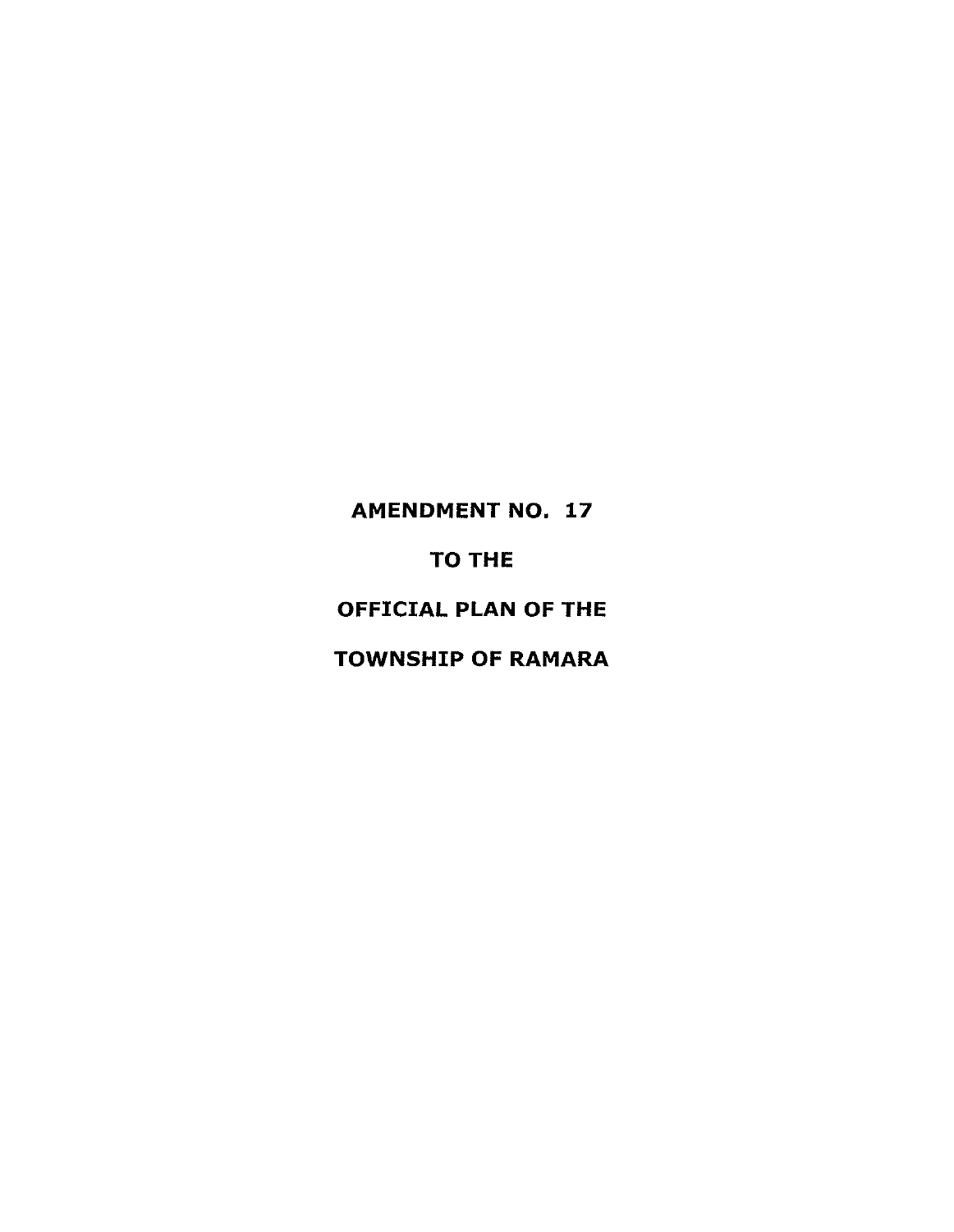## THE CORPORATION OF THE TOWNSHIP OF RAMARA

## BYLAW NUMBER 2015.23

## A BYLAW TO ADOPT AMENDMENT NO. 17 TO THE OFFICIAL PLAN OF THE TOWNSHIP OF RAMARA

**WHEREAS** section 21 of the *Planning Act*, R.S.O. 1990, c. P. 13, as amended, provides that the Township of Ramara may initiate an amendment to its Official Plan;

AND WHEREAS in accordance with section 17 (15) and Regulation 543/06, a public meeting was held on April 13, 2015 with respect to this amendment;

NOW THEREFORE, the Council of the Township of Ramara in accordance with the provisions of 17 (22) of the Planning Act, R.S.O. 1990, c. P. 13, as amended, enacts as follows:

- 1. That Amendment No. 17 to the Official Plan of the Township of Ramara constituting the text and Schedules "A" and "B", is hereby adopted.
- 2. That the Clerk is authorized to forward Amendment No. 17 to the County of Simcoe as required by section 17 (31) and to provide such notice as required by section 17 (13) of the Planning Act.
- 3. That this Bylaw shall come into force and effect on the day of the passing thereof and this Amendment comes into force and effect as the official plan approved in accordance with section 17 of the Planning Act.

BYLAW READ A FIRST, SECOND AND THIRD TIME AND PASSED THIS 25<sup>th</sup> DAY OF MAY, 2015.

Basil Clarke,

'er Connor, Clerk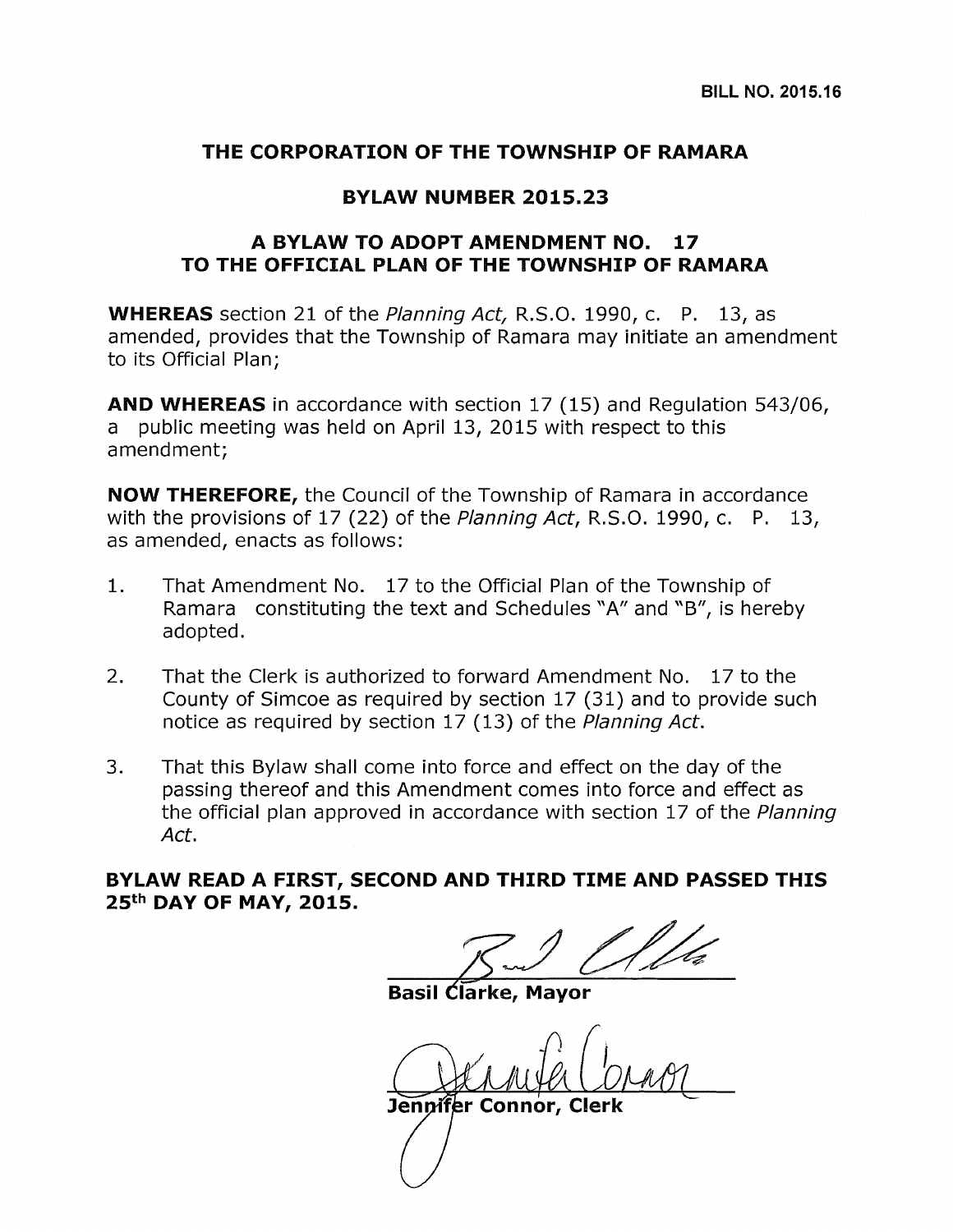## **AMENDMENT NO. 17 TO THE OFFICIAL PLAN OF THE TOWNSHIP OF RAMARA**

## **PART A - THE PREAMBLE**

## **1. Purpose of the Amendment**

The purpose of this Amendment is to adjust the boundary of the designated Lagoon City Settlement Area boundary. There are several changes to the designations. On Schedule "A" existing lands that are designated as "Village" are to be designated as "Rural". On Schedule "I-3", approximately 59 hectares are to be added as "Village Residential", and lands that are designated as "Village Residential" are to be removed from the Interim Secondary Plan.

## **2. Location**

The Amendment is specific to lands owned by Talisker Corporation and their associated companies. The lands to be redesignated consist of approximately 49.72 hectares south of Ramara Road 47/Simcoe Road, and approximately 9.78 hectares surrounding the Lagoon City Wastewater Treatment Plant. The lands to be added to the Lagoon City Settlement Area are located on the north side of Ramara Road 47jSimcoe Road and consist of approximately 58.9 hectares.

## **3. Basis of the Amendment**

On February 23, 2015, a planning application was received by the Township of Ramara requesting an amendment to the Ramara Official Plan. The purpose of this amendment is to adjust the boundary of the designated Lagoon City Settlement Area by deleting and adding to the areal extent of the settlement area. Only lands owned by the applicant, Talisker Corporation, are the subject of this application.

On March 3, 2015, Notice of Complete Application was sent to the Applicant and on March 5, 2015, Notice of Complete Application and the Public Meeting Notice was sent to landowners within 120 metres of the properties. On March 24, 2015, the Applicant amended the original application in order to delete three residential lots and dwellings. This area has been slightly revised to remove properties on the north side of Simcoe Road not owned by the Applicant.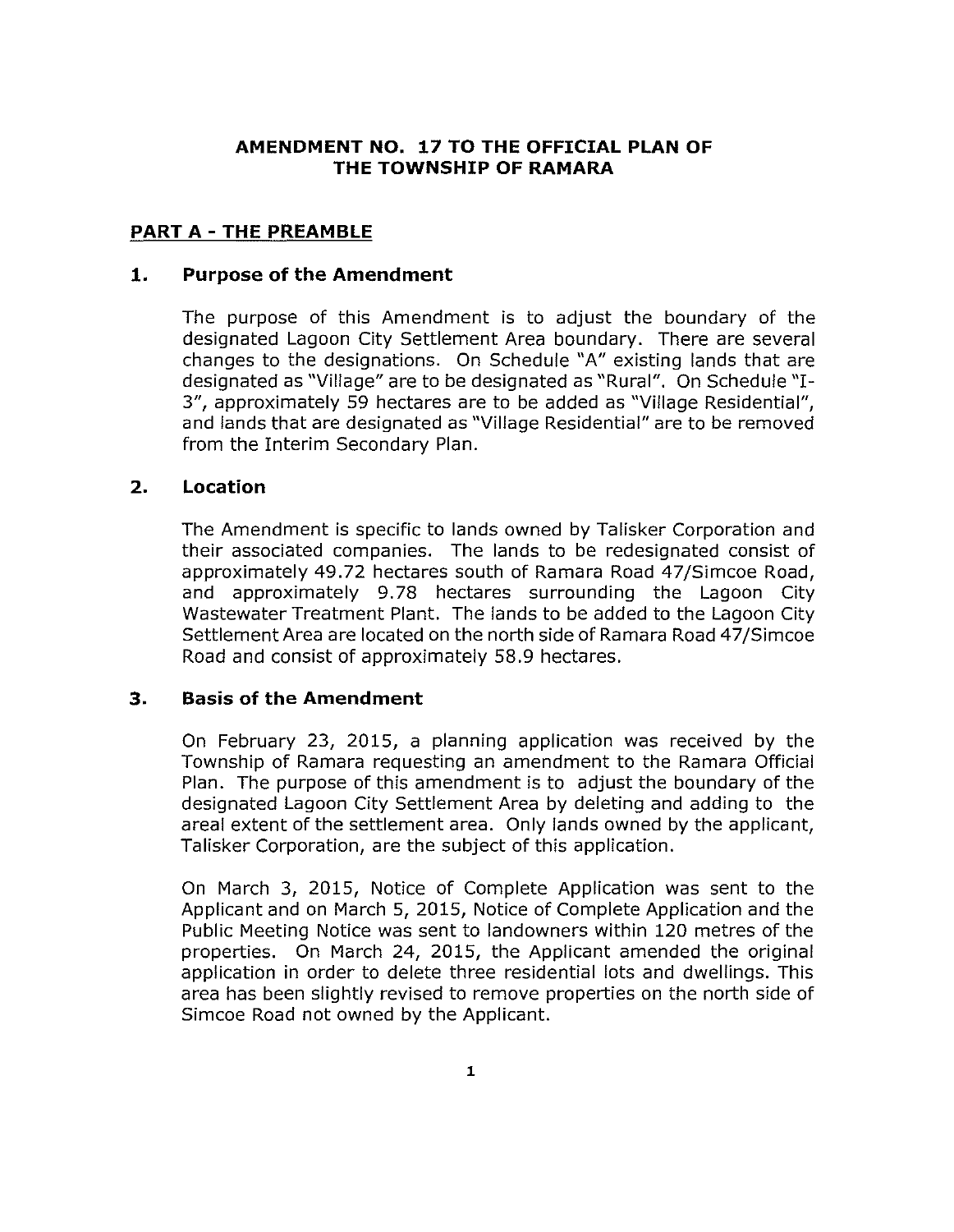This application arises from outstanding appeals of the County of Simcoe Official Plan by both the Township of Ramara and the Talisker Corporation. There have been discussions between the Township (Appellant), the Applicant Talisker, the County of Simcoe, and the Ministry of Municipal Affairs and Housing at various meetings.

The discussions started with the position taken by the Township and Talisker in their appeals that requested a modification to Policy 3.5.5 of the County Official Plan to allow for the adjustment of a designated settlement area boundary that does not expand the total area of the settlement area. There is a companion appeal request that allows for the change in the "Agriculture" designation in the County Official Plan as a result of the boundary adjustment.

The Ontario Municipal Board at a settlement hearing on October 24,2014 agreed to the modifications to part of the County Official Plan that deals with Settlements. The Board modified and approved Policy 3.5.5, as adopted by the County, with the clarification that the Township of Ramara and Talisker "have the right to request additional language/clarification in a subsequent paragraph to Policy 3.5.5." The Board's Order on this matter was issued on February 19, 2015.

At a settlement hearing held on December 8, 2014, the Board agreed to modify and approve part of Schedule 5.1 (Land Use Designations) of the County Official Plan. As a result of the outstanding appeals by the Township of Ramara and Talisker, and the agreement of the County of Simcoe and the Ministry of Municipal Affairs and Housing, the adopted Lagoon City Settlement Area boundary on Schedule 5.1 is withheld from approval until further agreement is reached between the parties. The Board's Order on this matter was issued on February 19, 2015.

At its meeting held on June 10, 2013, Township Council endorsed the principle of a Settlement Area boundary adjustment for Lagoon City.

When Amendment No. 17 comes into effect, The Township of Ramara will then initiate a Lagoon City secondary plan process according to policy 4.1.3 of the Ramara Official Plan.

This Amendment will be consistent with Provincial Policy Statement 2014 and when the Ontario Municipal Board amends Schedule 5.1 of the County of Simcoe Official Plan, it will be in conformity with regard to land use designations.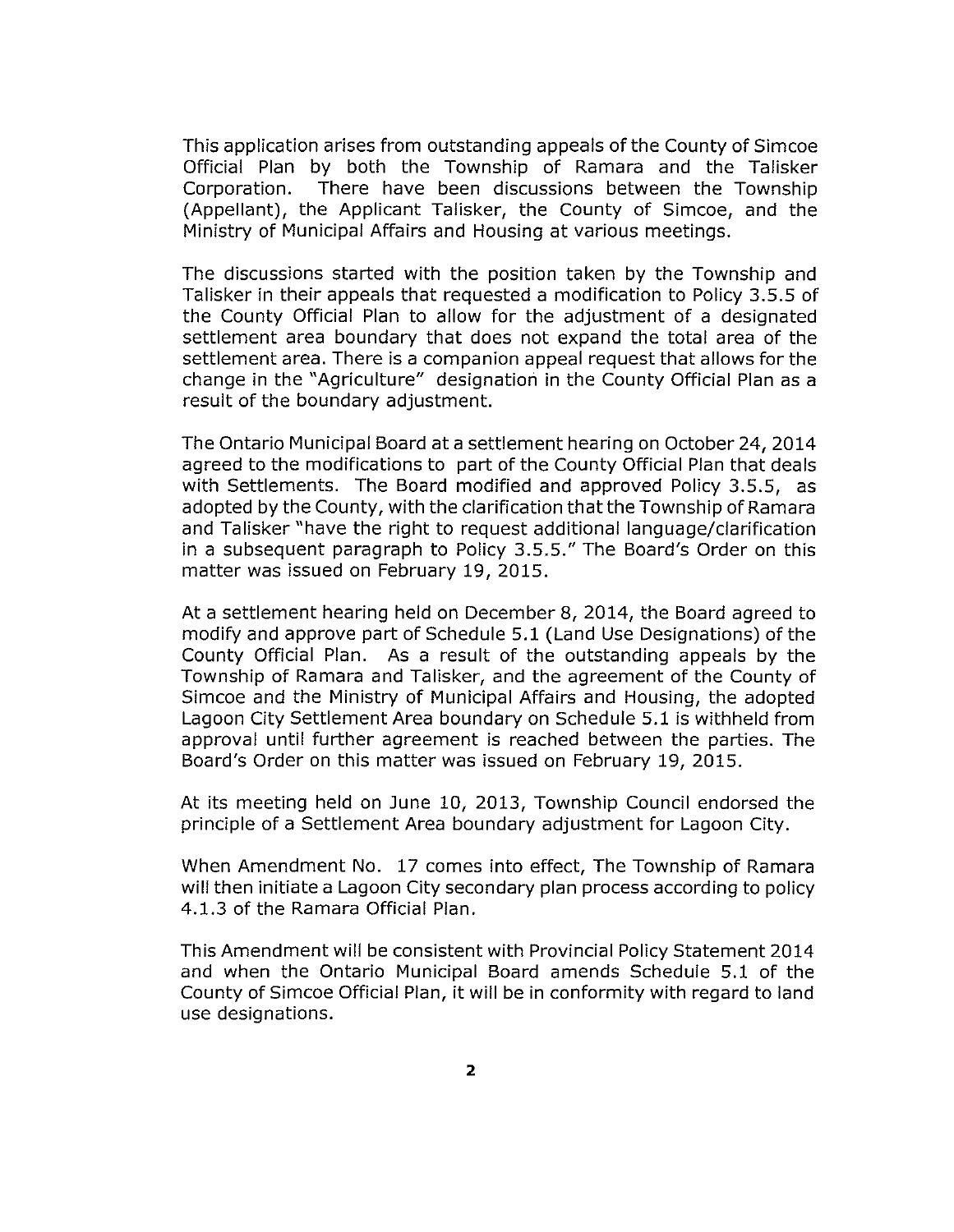## **PART** B - **THE AMENDMENT**

All of the Amendment entitled PART B - THE AMENDMENT consisting of the attached text and the schedules constitute Amendment No. 17 to the Official Plan of the Township of Ramara.

- 1. Schedule "A" entitled Land Use Plan is hereby amended by changing part of the existing "Village" designation to "Rural", as shown on Schedule "A" attached hereto.
- 2. Schedule "A entitled Land Use Plan is hereby amended by changing part of the existing "Agriculture" designation to "Village", as shown on Schedule "A" attached hereto.
- 3. Schedule "1-3" entitled Interim Secondary Plan Lagoon City Village is hereby amended by adding lands designated as "Village Residential", as shown on Schedule "B" attached hereto.
- 4. Schedule "1-3" entitled Interim Secondary Plan Lagoon City Village is hereby amended by deleting part of the existing "Village Residential" lands from this Schedule, as shown on Schedule "B" attached hereto.
- 5. Amendment No. 17 shall be implemented by means of an appropriate Secondary Plan according to section 4.1.3 of this Plan.
- 6. The provisions of the Official Plan of the Township of Ramara, as amended, shall apply in regard to the interpretation of this Amendment.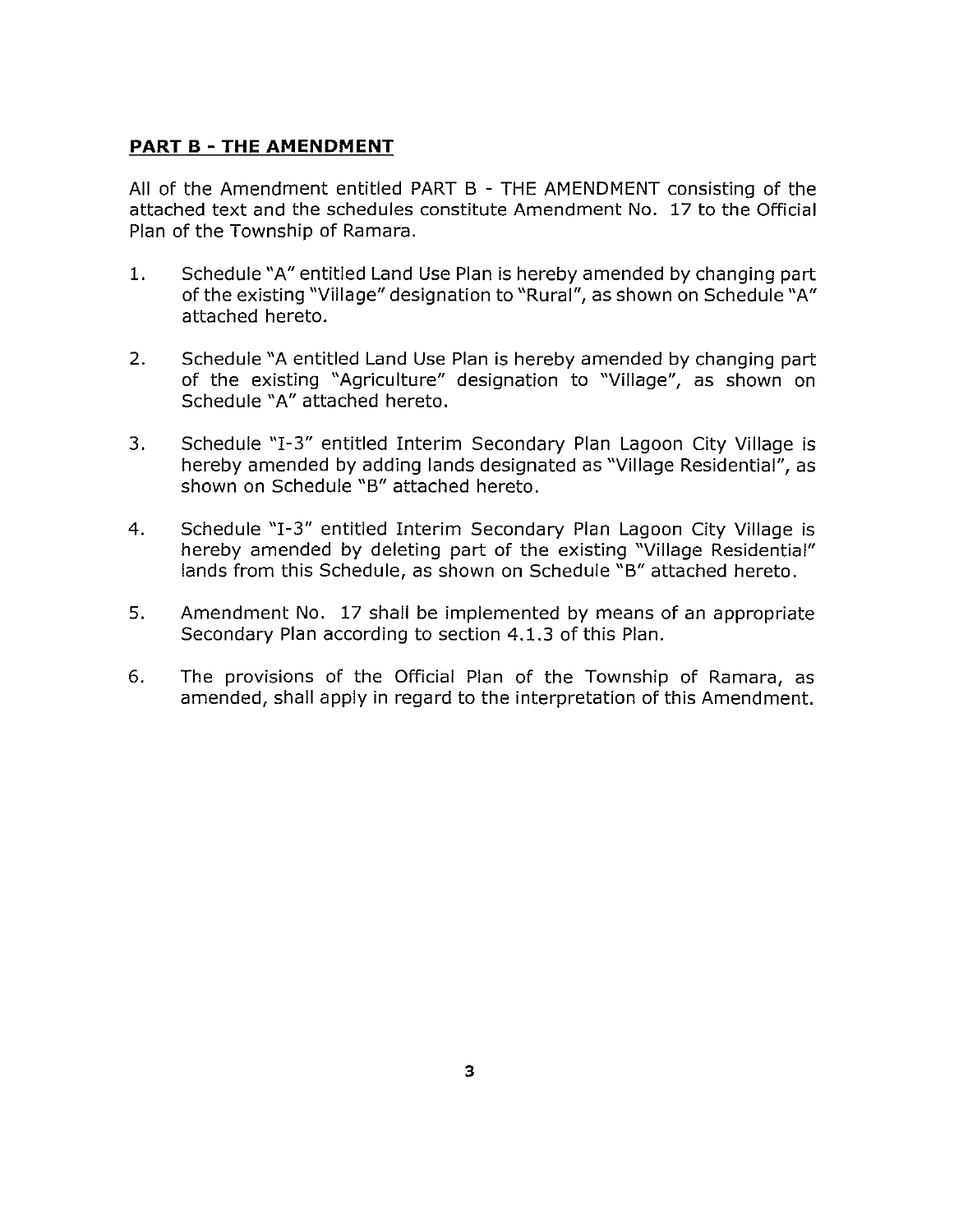# **PART** C - **THE APPENDIX**

The following appendices do not constitute part of Amendment No. 17, but are included as information supporting the Amendment.

- 1. Minutes of Public Meeting held on April 13, 2015.
- 2. Planning Consultant's Information Report, March 2, 2015.
- 3. Planning Consultant's Public Meeting Report, April 13, 2015.
- 4. Planning Consultant's Recommendation Report, May 25, 2015.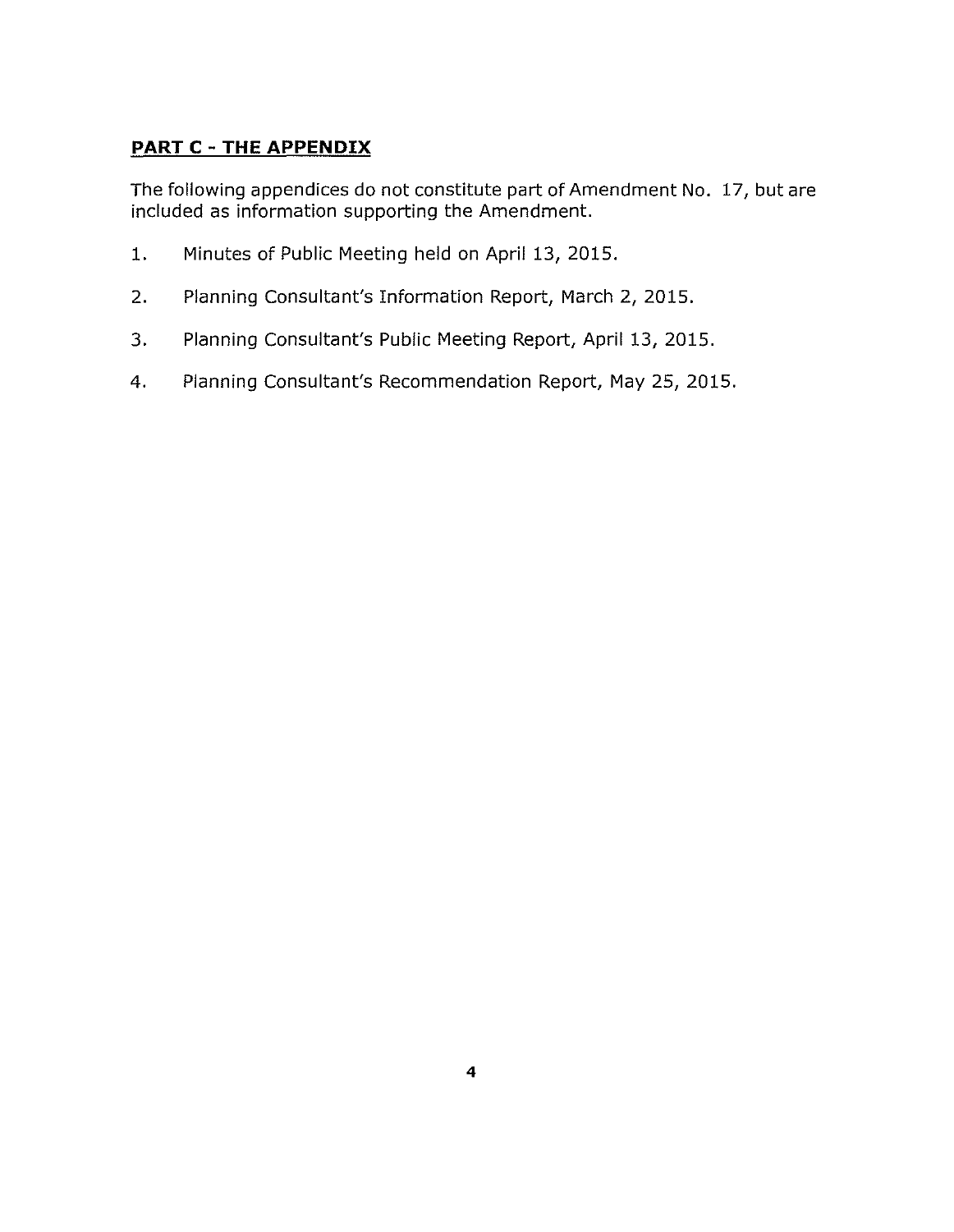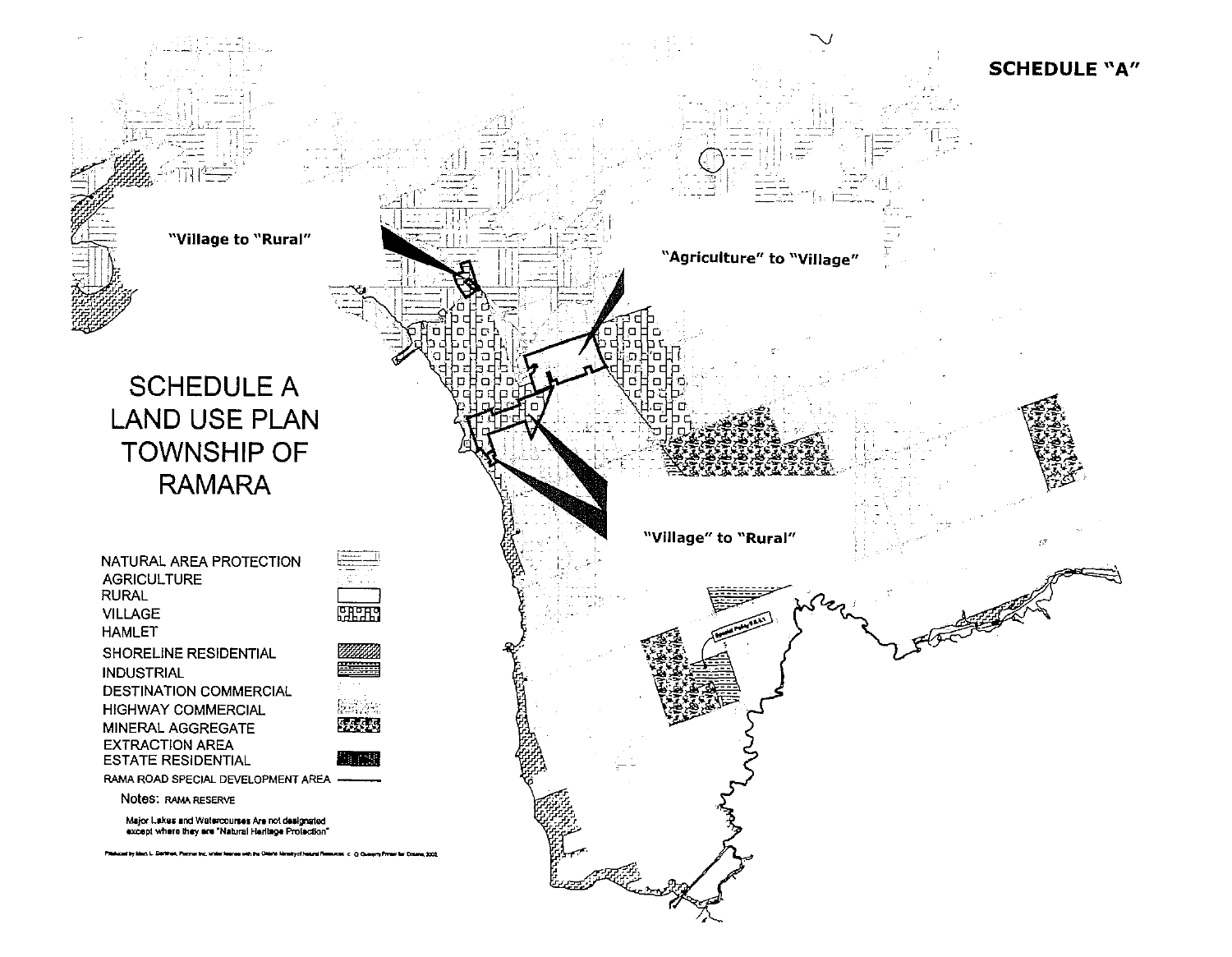## **SCHEDULE** "8"

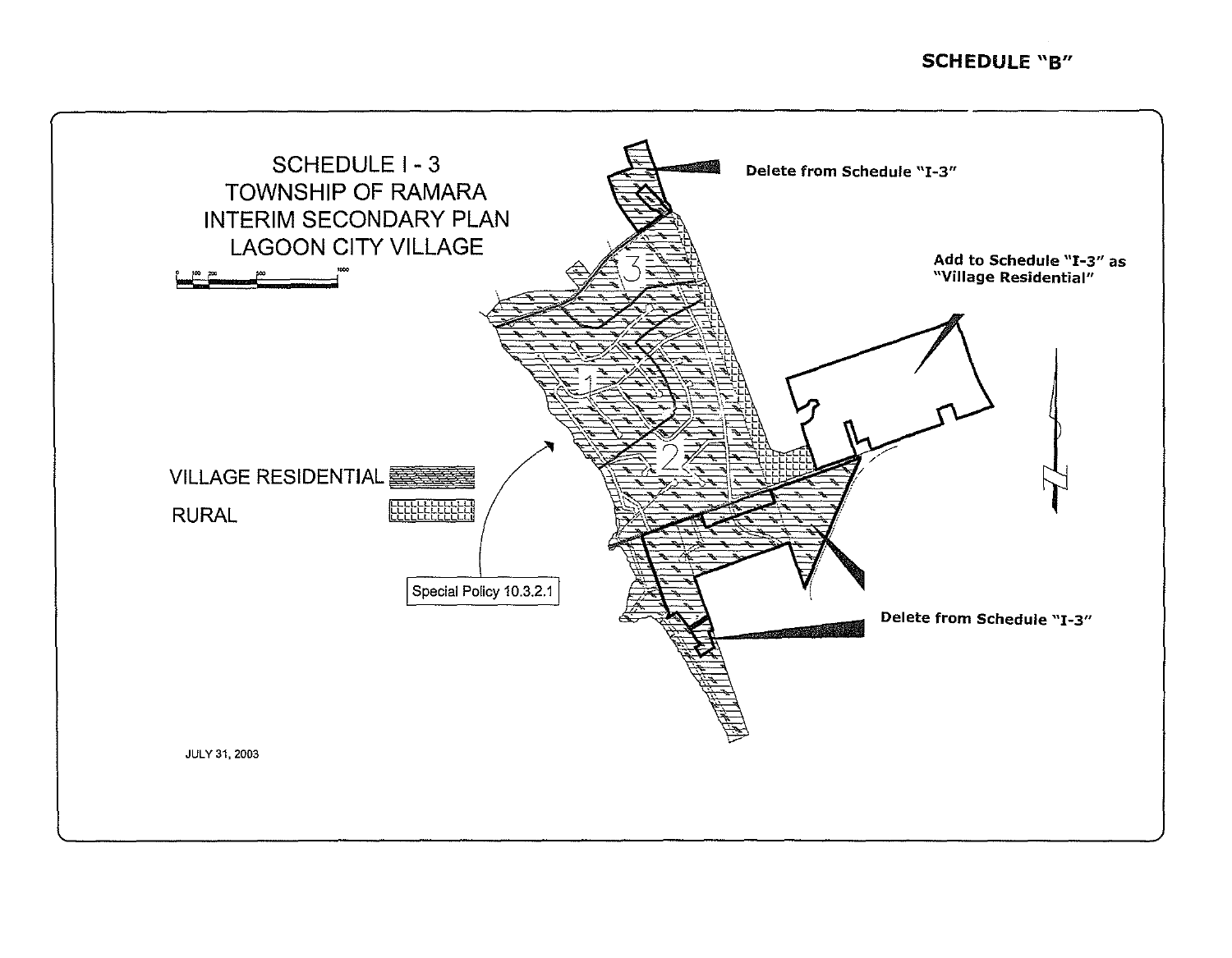# PART C - THE APPENDIX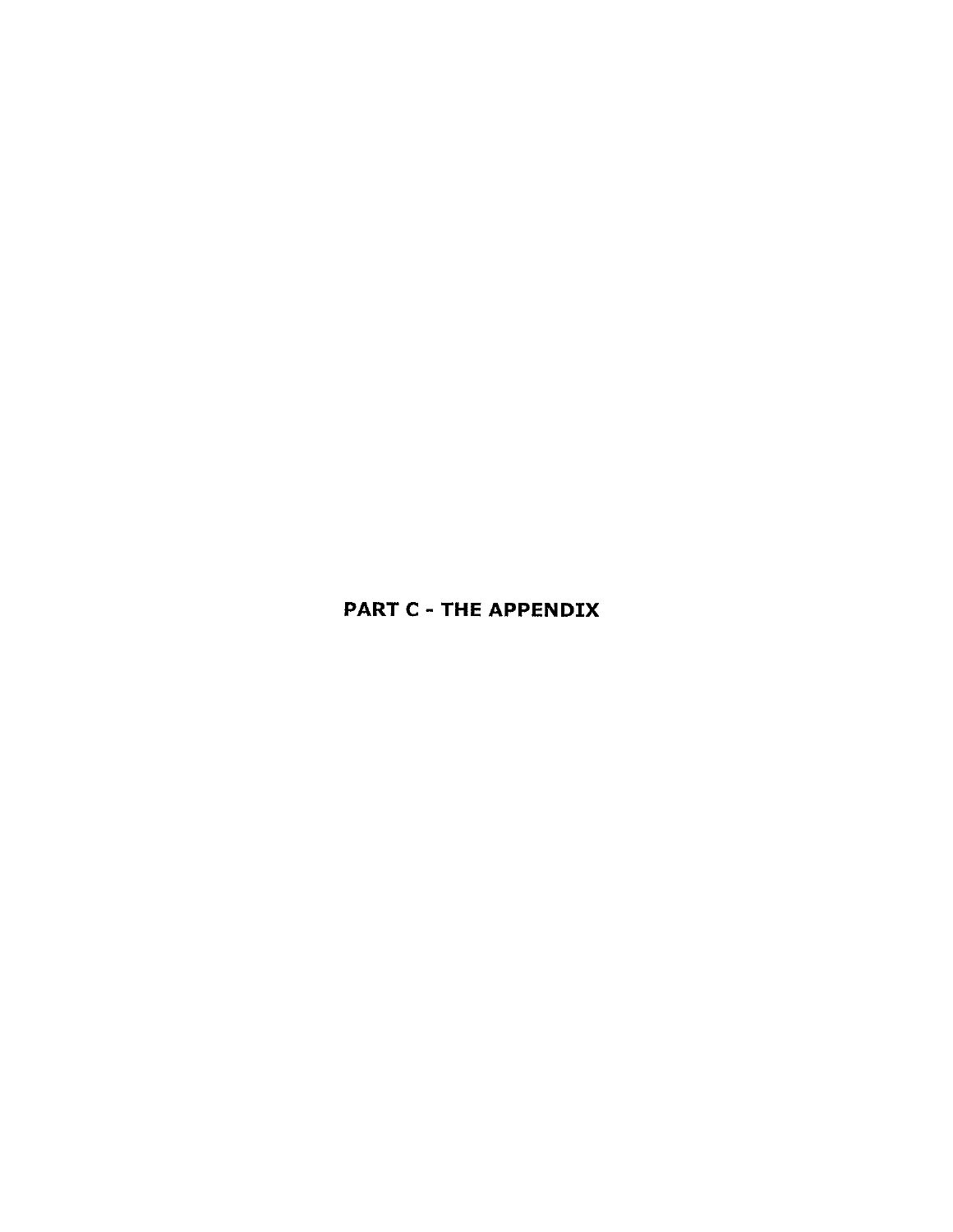Minutes of Public Meeting, April 13, 2015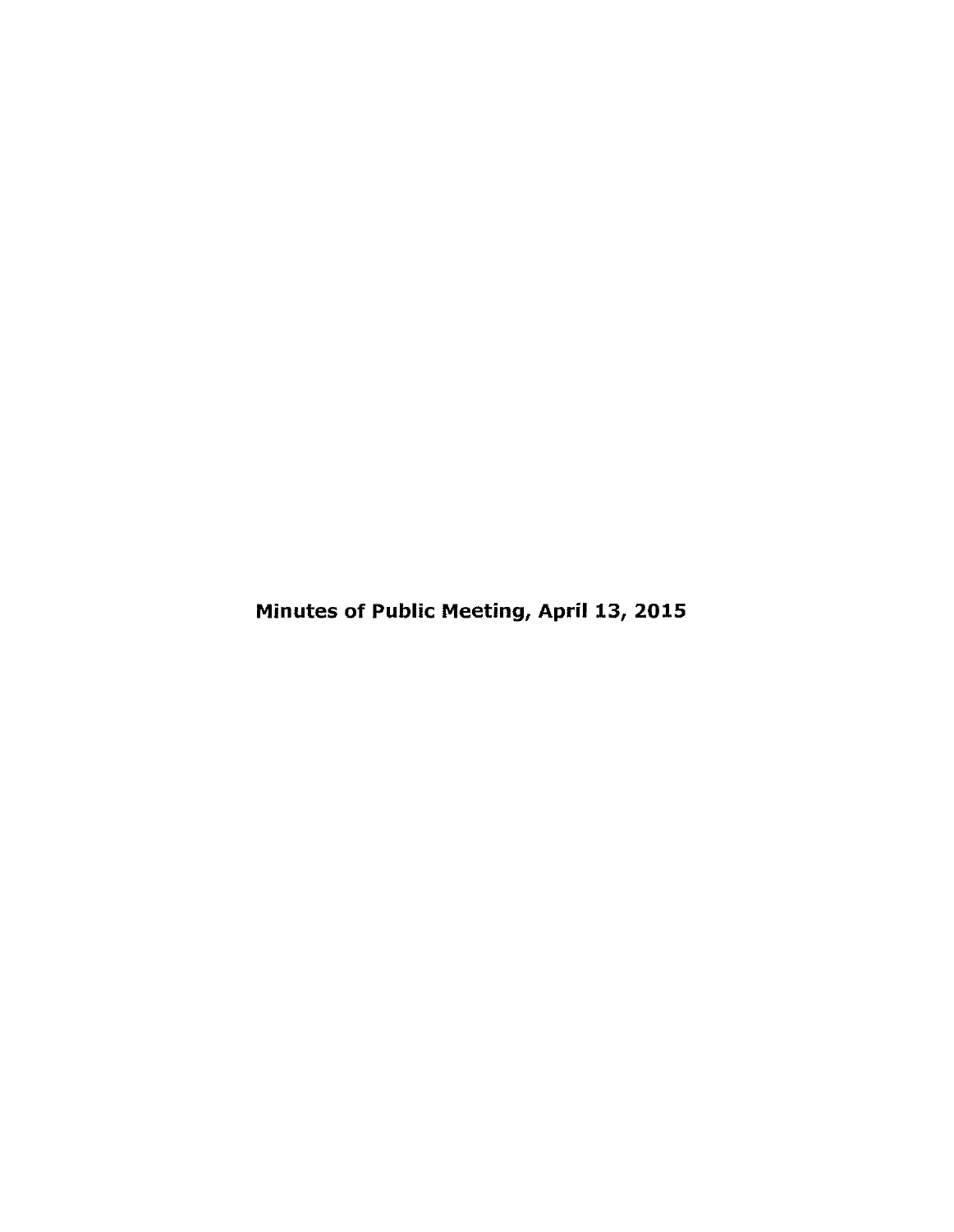# SPECIAL COUNCIL MEETING

## MINUTES OF PUBLIC MEETINGS (UNDER THE PROVISIONS OF THE PLANNING ACT)

## MONDAY, APRIL 13, 2015

Two Public Meetings under the authority of The Planning Act were held in the Council Chambers, Township of Ramara as part of the Special Council Meeting, with the following members and staff in attendance:

| John O'Donnell  |
|-----------------|
|                 |
|                 |
|                 |
| Margaret Sharpe |
|                 |
| Janice McKinnon |
| Jennifer Connor |
|                 |
| Margaret Black  |
|                 |
| Jennifer Foster |
|                 |
|                 |

The Mayor opened the first Public Meeting at 7:00 p.m. and stated:

As required under The Planning Act, and pursuant to Council policy, Council is holding a Public Meeting prior to either adopting, or rejecting, the proposed Zoning Bylaw Amendment for:

| $\overline{1}$ |           | <b>Official Plan Amendment File OP-1/15</b> |
|----------------|-----------|---------------------------------------------|
|                | Location: | <b>Lagoon City Settlement Boundary</b>      |
|                | Owner:    | <b>Talisker</b>                             |
|                | Agent:    | <b>Bob Lehman, Planner</b>                  |

The Mayor advised that if a person or a public body that files an appeal of a decision of Ramara Township Council in respect to the proposal, does not make oral submissions at a Public Meeting, or make written submission to the Ramara Township Council before the proposed Official Plan Amendment is adopted, the Ontario Municipal Board may dismiss all or part of the appeal.

Council has made no decision on this matter, and is neither in support or opposition. We want everyone present to have a chance to make a statement. Council will consider all comments and submissions.

> Special Council Meeting Public Meeting Minutes April 13. 2015 Page 1 of 8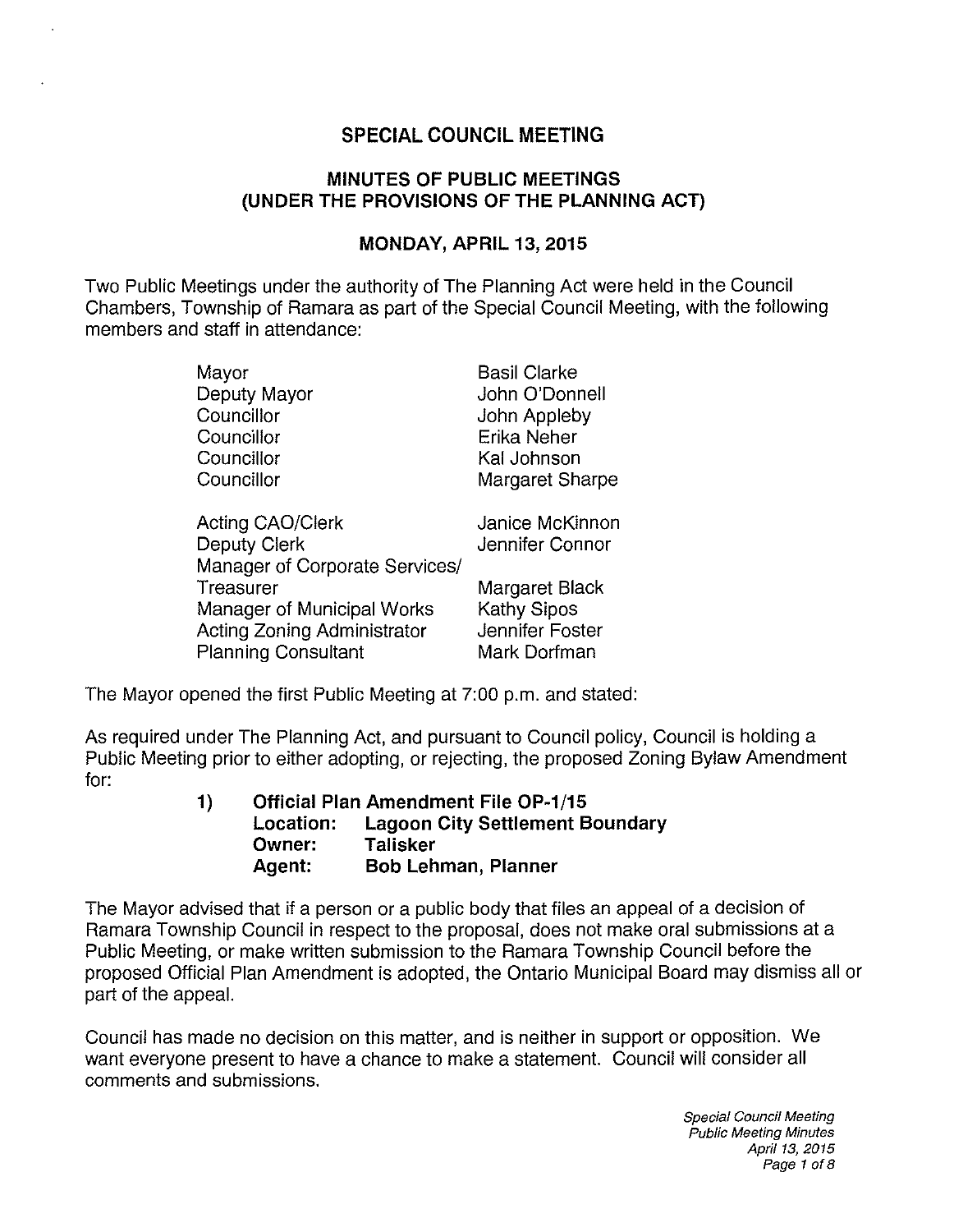Notice of this Public Meeting for Official Plan Amendment OP-1/15 was mailed on March 5, 2015, to the Property owners in the required area and notices were posted on the properties in accordance with Provincial regulations.

Written comments and submissions, with respect to the proposed Official Plan Amendment were received by the following and included in Council's agenda and the report prepared by Mark Dorfman:

| <b>Building Department:</b>          | No concerns                                                                                                                                                                                                                                                                                                                                                                                                                                                                                                                                    |
|--------------------------------------|------------------------------------------------------------------------------------------------------------------------------------------------------------------------------------------------------------------------------------------------------------------------------------------------------------------------------------------------------------------------------------------------------------------------------------------------------------------------------------------------------------------------------------------------|
| Acting CAO:                          | No concerns                                                                                                                                                                                                                                                                                                                                                                                                                                                                                                                                    |
| Municipal Works:<br>Fire Department: | No concerns<br>No concerns                                                                                                                                                                                                                                                                                                                                                                                                                                                                                                                     |
| LSRCA:                               | Require – Key Natural Heritage features and minimum<br>vegetation protection be removed and zoned EP, to be<br>determined by the LSRCA. Concord Woods and Harrington<br>lands be relinguished and the associated zoning be<br>changed to EP where appropriate. The plan of subdivision<br>for Concord Woods property be deregistered. That the<br>relinquishing of the existing planning permissions be a<br>condition of the OPA by means of a Board order, final<br>approval by the County or necessary bylaws initiated by the<br>Township. |

Public School Board:

No objections

The audience was asked whether there was anyone present who had any concerns or questions with respect to the Official Plan Amendment and were informed they will have the opportunity to speak.

Mark Dorfman, Planning Consultant gave a brief overview of the proposal to date and what led to the Public Meeting. The report before Council was written based on the information provided in the application which was submitted and deemed complete on March 3, 2015. The purpose of the Official Plan Amendment application is to adjust the settlement area boundary of Lagoon City by deleting and adding to the areal *extent* of the "Settlement Area". Only lands owned by the applicant are subject of the application. Mr. Dorfman explained to the residents and Council the areas to the north and south of Lagoon City would be removed from the settlement boundary and realigned down Simcoe Road towards Brechin. The application came about in discussions regarding the County Official Plan with the County, Township and applicant. The application will also allow for a secondary plan to be established in Lagoon City. Following the Public Meeting, a further report and recommendation will be brought forward for Council's consideration.

> Special Council Meeting Public Meeting Minutes April 13, 2015 Page 2 of 8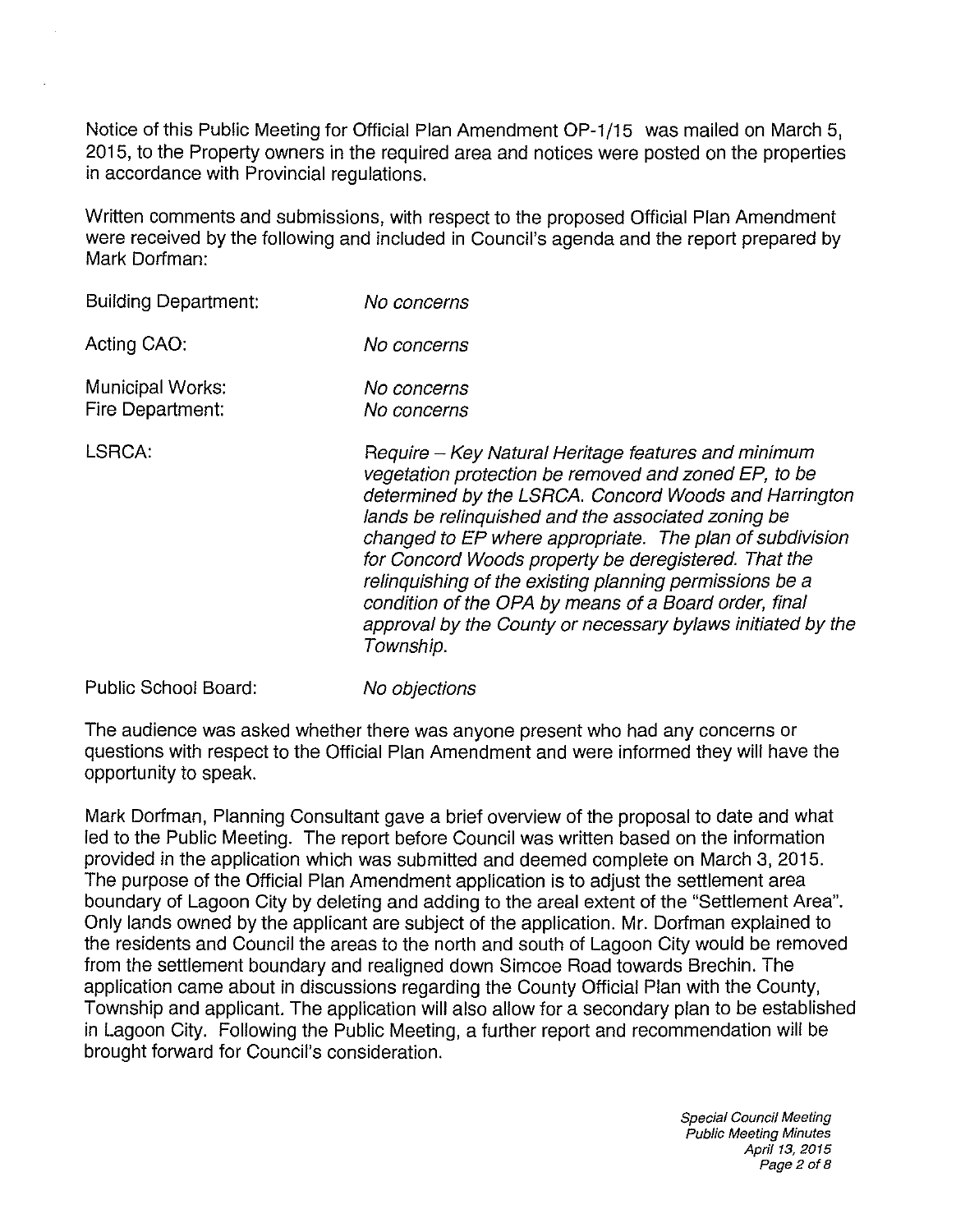Bob Lehman, agent for the applicant advised that the report from Mark Dorfman was very thorough and included all the relevant information for Council's consideration. Mr. Lehman explained that some lands within the current Settlement Area are not suitable for development due to environmental reasons and as a result, the applicant is hoping to adjust the boundary to move the settlement area towards Brechin.

Ken Szijarto, 4478 Orkney Heights asked how much money the application was costing the residents of the Township.

Mark Dorfman advised that all the planning fees associated with the application are paid for by the applicant.

Donald R. MacDonald, 1908 Concession Road 10 advised he is in opposition of the applications as he believes it is an intrusion of Agricultural lands. He further explained the Notice did not include schedules from Beacon Environmental and that they should be ashamed of the work they included in the report. He explained that the farm land is viable land and that the application would be intruding the nonrenewable resource. He also noted that there would be development at the Orr Walton property by Fern Resort so this development is not needed. He explained there is underutilized land in Brechin that Veltri should develop as well. He also had concerns about the phosphorus loading into Lake Simcoe.

Bob Lehman explained that the applicant is looking to trade out land that is already slated for development so there would be no increase in phosphorus. He also demonstrated that the applicant is proposing to move the lands further from the lake which would also enable storm water management and low impact development.

Carol Badlasti, 18 Beaver Trail asked what type of development it would be.

Mr. Lehman explained that the applicant does not have a firm plan for the development as of yet. The applicant has some preliminary concepts,

Maeve Callery, Talisker Corporation advised that there are some preliminary ideas in place, but that they wanted to deal with the technicality of the land use prior to establishing a final design.

Mr. Dorfman explained that the application is for the Official Plan only at this time and that further development would take place through the Integrated Planning Approach including a Zoning Bylaw Amendment, Plan of subdivision/condominium and Environmental Assessment. All of this will tie into the Lagoon City Secondary Planning for servicing, natural area protection, drainage etc.

Jenn Fisher, resident, asked if it was premature to re-designate with no intent and also wondered if there were houses in Concord Woods.

> Special Council Meeting Public Meeting Minutes April 13, 2015 Page 3 of 8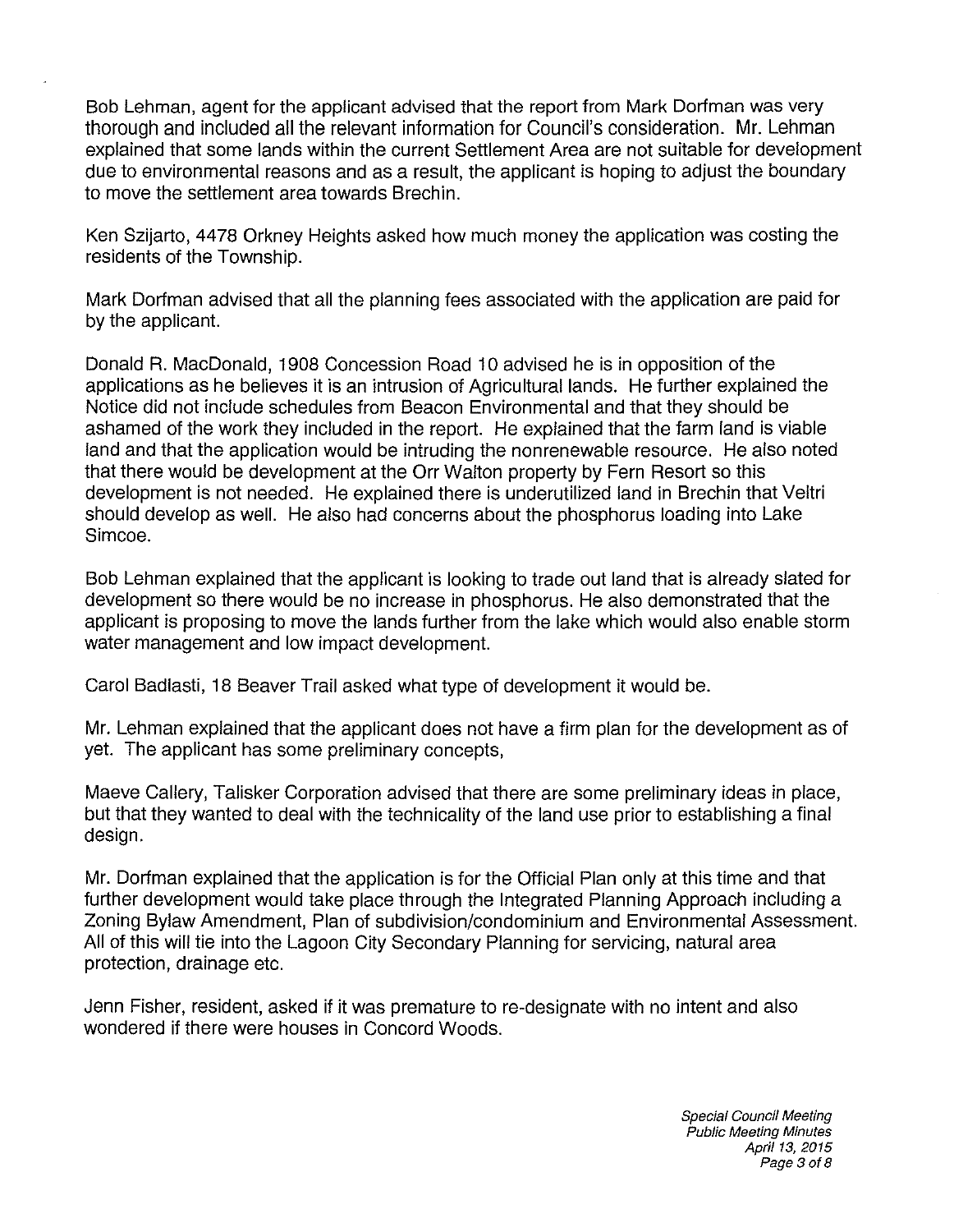Mark Dorfman explained that Concord Woods Subdivision and Harrington subdivisions are all active on the current properties and that during the development process many issues arose regarding the lands. The applicant and Township felt that it made sense to maintain the size and put it in an area where there are fewer obvious constraints, noting it is a logical way to deal with development, otherwise the purple areas on the map would be sterilized. He advised there are no houses in Concord Woods at this time.

Jenn Fisher asked if the purple land could be turned into farm land and asked if the prime land that is slated to be changed would be swapped out for "junk land".

Mr. Dorfman explained that this area is not considered a prime agricultural area. He noted that the Township has been allotted nine settlement areas that cannot be expanded. He explained the nine areas are large and will provide for 40 years of development, however a large amount of Lagoon City cannot be developed. He noted this is a rational approach for development because servicing is available in this area.

Rick Driftfield, Lakeshore Drive asked what would become of the purple areas.

Mr. Dorfman advised the Township would pass a bylaw resulting in Concord Woods no longer being a plan of subdivision and would close the Harrington file. He noted the intent is to convert the lands to Rural, and that through a Secondary Plan the areas of natural area protection would be identified as well as buffer areas.

Terry Kivel, Ridge Avenue asked how long this would take to be approved and when the building would commence.

Mr. Dorfman advised Council would receive a report in May/June to adopt the Official Plan Amendment and would then go to County as a matter at the Ontario Municipal Board. It is hopeful it would be resolved by July/August at the OMB.

Mr. Lehman further explained a secondary plan would need to be created and there would be more public meetings and then hopefully a meeting with a development proposal within two years.

Maeve Callery explained that the market is real estate driven and that the technical aspect is important to they can create a comprehensive plan for the area.

Mr. Kivel asked when the market would be ready and wondered why people would want to come to Lagoon City.

Mrs. Callery noted that the developer wouldn't be here if they didn't see potential for this area citing community development is important.

Bob Lehman added that the provincial government has become quite restrictive when it comes to development. There is no ability to create settlement areas and no new sewage treatment plants can be installed around Lake Simcoe meaning there will be no new

> Special Council Meeting Public Meeting Minutes April 13, 2015 Page 4 of 8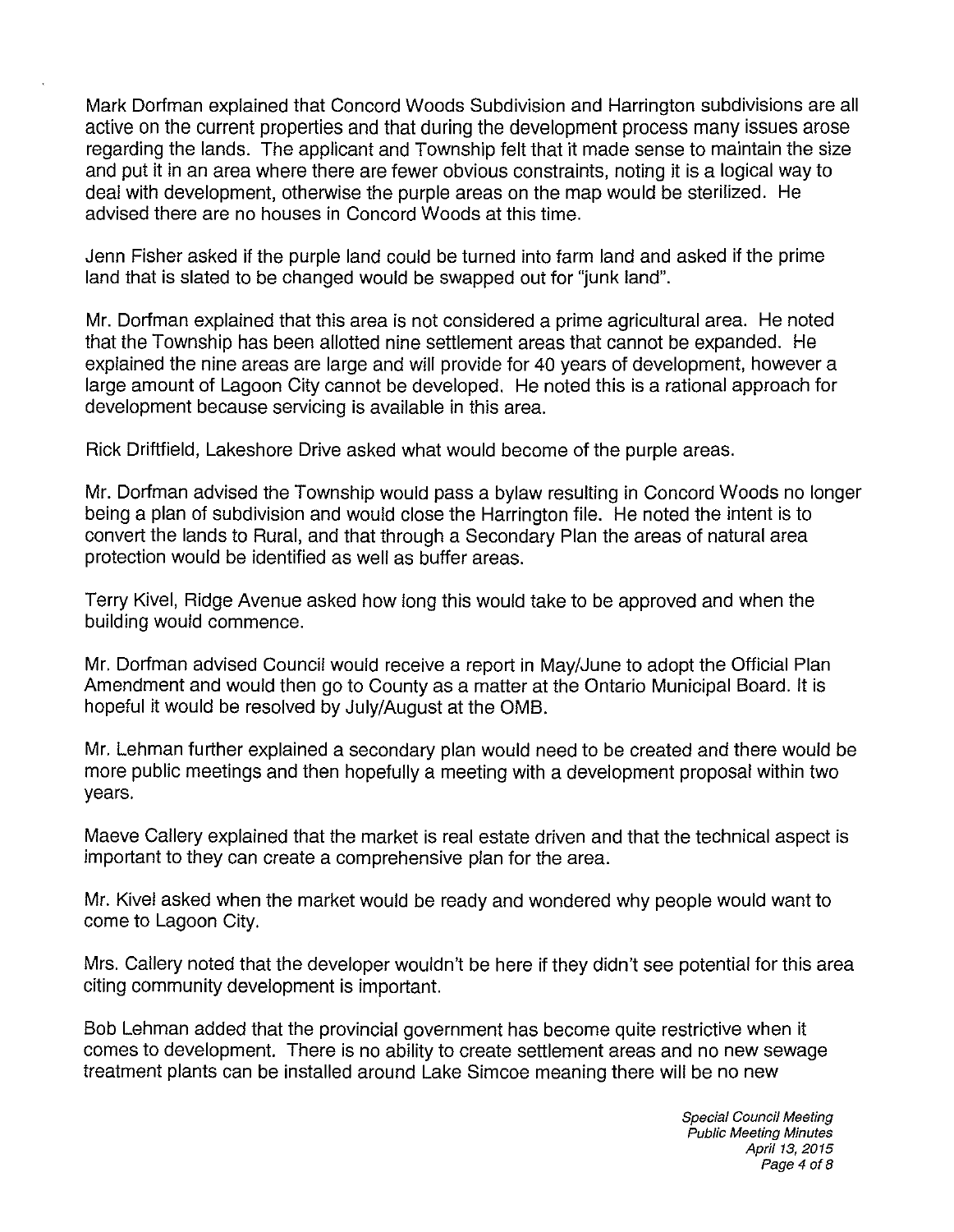communities. He said although he can't speak to the real-estate market, he knows that the supply is going to get smaller.

Carol Badlasti, 18 Beaver Trail explained that she is in full support of the application noting that the residents in Lagoon City are tired of waiting for development. She would like to see something happen. She believed the relocation is reasonable and advised that most people agree any improvement would be great.

Robert Para, 51 Laguna Parkway advised that he has become tired of watching the community not grow. He believes the opportunity is great and applauded Talisker for going through everything they have to go through. He advised that development is dependent on people, and hopes to see this move forward.

Jim Monument, 55 Lake Avenue advised that he is in support of the development. The community is fading noting a lack of infrastructure. He believes that the Township has a role to play, that economic development is vital and a solid tax base.

Donald R. MacDonald, 1908 Concession 10 noted that he had attended some of the meetings regarding the provincial review of the Greater Golden Horseshoe and that agricultural land and infrastructure were the main topics. He believes that the Township should make Veltri develop.

Mayor Clarke advised that there is no way to force a developer to develop.

Terry Kivel explained that he hopes the proposal moves forward, but that it must be in a realistic time frame noting that he hopes the meeting isn't all "smoke and mirrors".

Robert Para, 51 Laguna Parkway advised the group of residents in the Council Chamber that they are their own worst enemy explaining that instead of going to Orillia to go out for dinner to support the local restaurants and businesses to help keep the community developing.

Dan Swanek, 2727 Lone Birch Trail advised that he is newer to the area and he believes that Lagoon City is a gem. He believes if you build it, they will come and supports the development.

Marty Herman, 28 Simcoe Road asked what the development will look like asking for more information. He had concems there would be high-rises.

Bob Lehman advised that in this province, we can't to planning that far ahead. The first step is to make the land developable and then spend money to plan the actual development itself. He advised that this application would be delayed 6 months to 1 year if someone appeals to the OMB. The province would like to see 40 units per hectare, but advised that it may be more or less – it all depends on the development constraints.

Henry Saley asked if the Secondary Plan would include all of Lagoon City.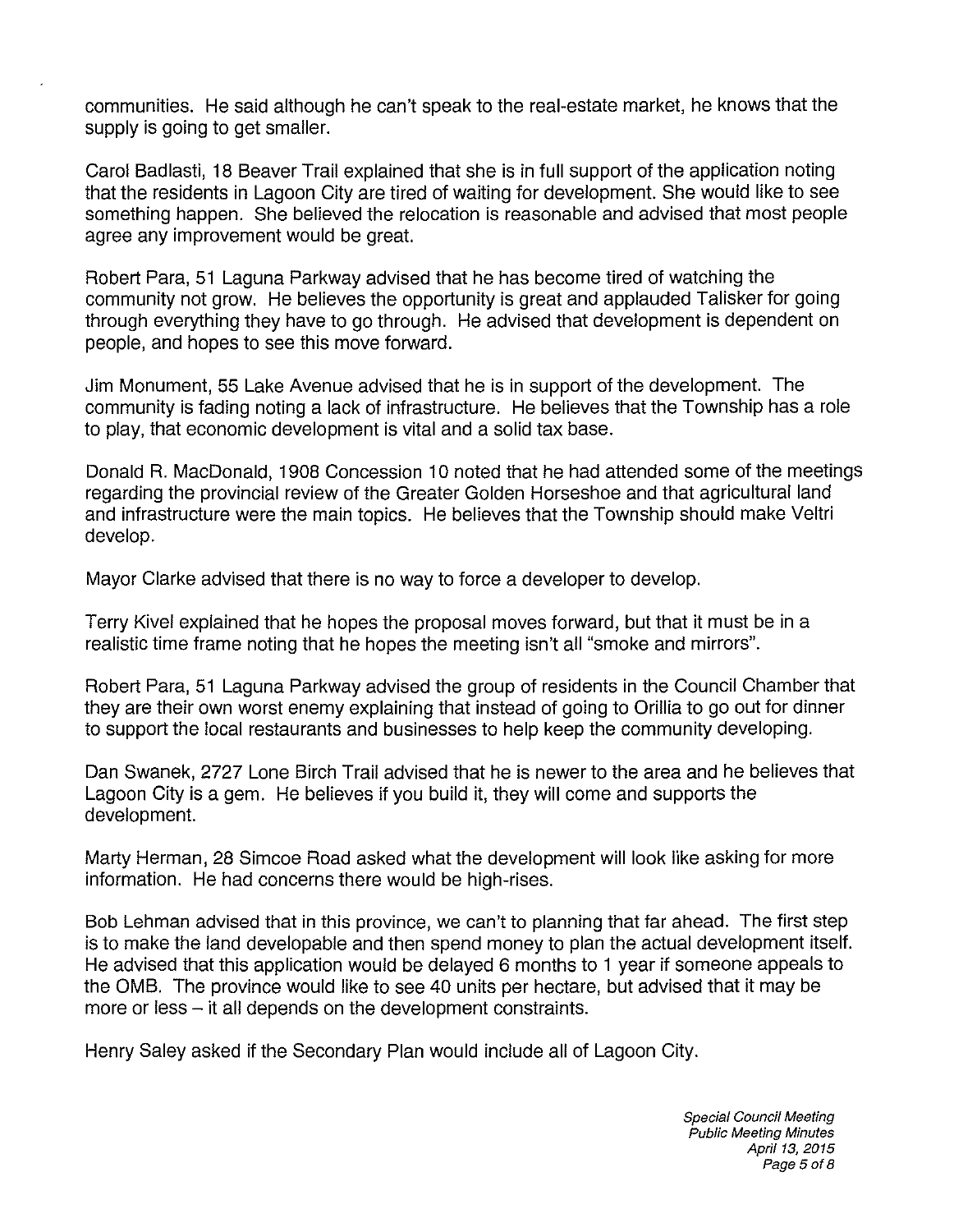Mr. Dorfman explained that when the Official Plan was done in 2003 there was a provision included that Lagoon City would have a Secondary Plan. The Secondary Plan will include all of Lagoon City done in a way that won't change the existing development area. Some blocks in Lagoon City are owned by Talisker and need to be reviewed. An increase in infrastructure will be needed and may allow for some commercial development.

Robert Para asked if the Secondary Plan would include a second road out of Lagoon City.

Mr. Dorfman advised that it would be looked at during the Secondary Planning stage.

Carol Baldasti asked what type of developer Talisker is.

Maeve Callery explained the company is 30 years old with a Toronto head office and an office in Utah. She noted they have a very large land holdings in Utah and they have a mix of resort, housing and commercial.

David Ledger, 48 Turtle Path noted that the railway will need to be addressed as it blocks traffic.

Donald R. MacDonald explained that the Townships main industries are agriculture, aggregate and the casino. He believes this is a prime agricultural area and is not well suited for housing.

## **RESOLUTION NUMBER CR.118.15**

**MOVED BY:** O'DONNELL **SECONDED BY:** SHARPE

**THAT** the Report from Planner Mark Dorfman dated April 13, 2015 be received; AND THAT the comments and responses from the Public Meeting and the agencies be considered in a further report and recommendation from the consultant.

## **CARRIED**

The Public Meeting concluded at 8:10 p.m.

The Mayor opened the second Public Meeting at 8:11 p.m. and stated:

As required under The Planning Act, and pursuant to Council policy, Council is holding a Public Meeting prior to either adopting, or rejecting, the proposed Zoning Bylaw Amendment for:

## **2) Zoning Bylaw Amendment File Z-1/15 Location: Ramara Industrial Park Owner: Many Agent: Ramara Township**

The Mayor advised that if a person or a public body that files an appeal of a decision of Ramara Township Council in respect to the proposal, does not make oral submissions at a Public Meeting, or make written submission to the Ramara Township Council before the

> Special Council Meeting Public Meeting Minutes April 13, 2015 Page *6018*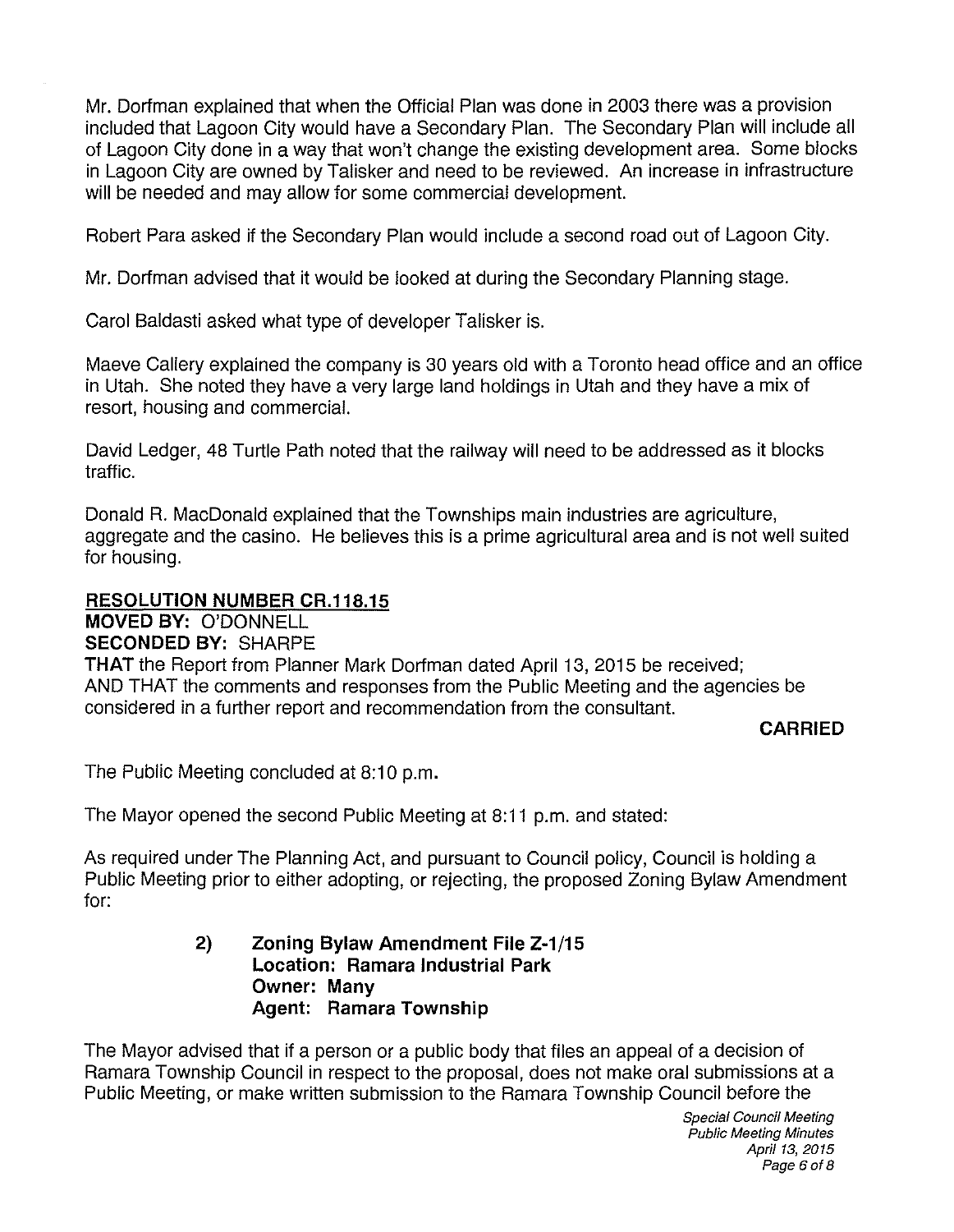proposed Zoning Bylaw Amendment is adopted, the Ontario Municipal Board may dismiss all or part of the appeal.

Council has made no decision on this matter, and is neither in support or opposition. We want everyone present to have a chance to make a statement. Council will consider all comments and submissions.

Notice of this Public Meeting for Zoning Bylaw Amendment Z-1/15 was mailed on March 5, 2015 to the Property owners in the required area and a notice was posted on the Property, in accordance with Provincial regulations.

Written comments and submissions, with respect to the proposed Zoning Bylaw Amendment were received by the following and included in Council's agenda and the report prepared by Jennifer Foster, Acting Zoning Administrator:

| <b>Building Department</b>                | No concerns |
|-------------------------------------------|-------------|
| <b>Works Department</b>                   | No concerns |
| <b>Fire Department</b>                    | No concerns |
| <b>Environmental Services</b>             | No comment  |
| Acting CAO                                | No concerns |
| <b>Public School Board</b>                | No comment  |
| County of Simcoe Roads and<br>Engineering | No comment  |

The audience was asked whether there was anyone present who had any concerns or questions with respect to the proposed Zoning Bylaw Amendment and were informed they will have the opportunity to speak.

Jennifer Foster, Acting Zoning Administrator gave a brief overview of the proposal to date and what led to the Public Meeting. An information report has been prepared and submitted to Council advising of the proposal. The purpose of the application is to change the current zoning of Village Industrial to Village Industrial  $-$  2 (VID-2) to permit additional permitted uses already permitted on some properties within the Ramara Industrial Park.

The application would allow the following permitted uses in addition to the Village Industrial Zone:

- Heavy equipment sales and rental establishment
- Contractor's yard
- Manufacturing, processing and assembly establishment
- Motor vehicle body shop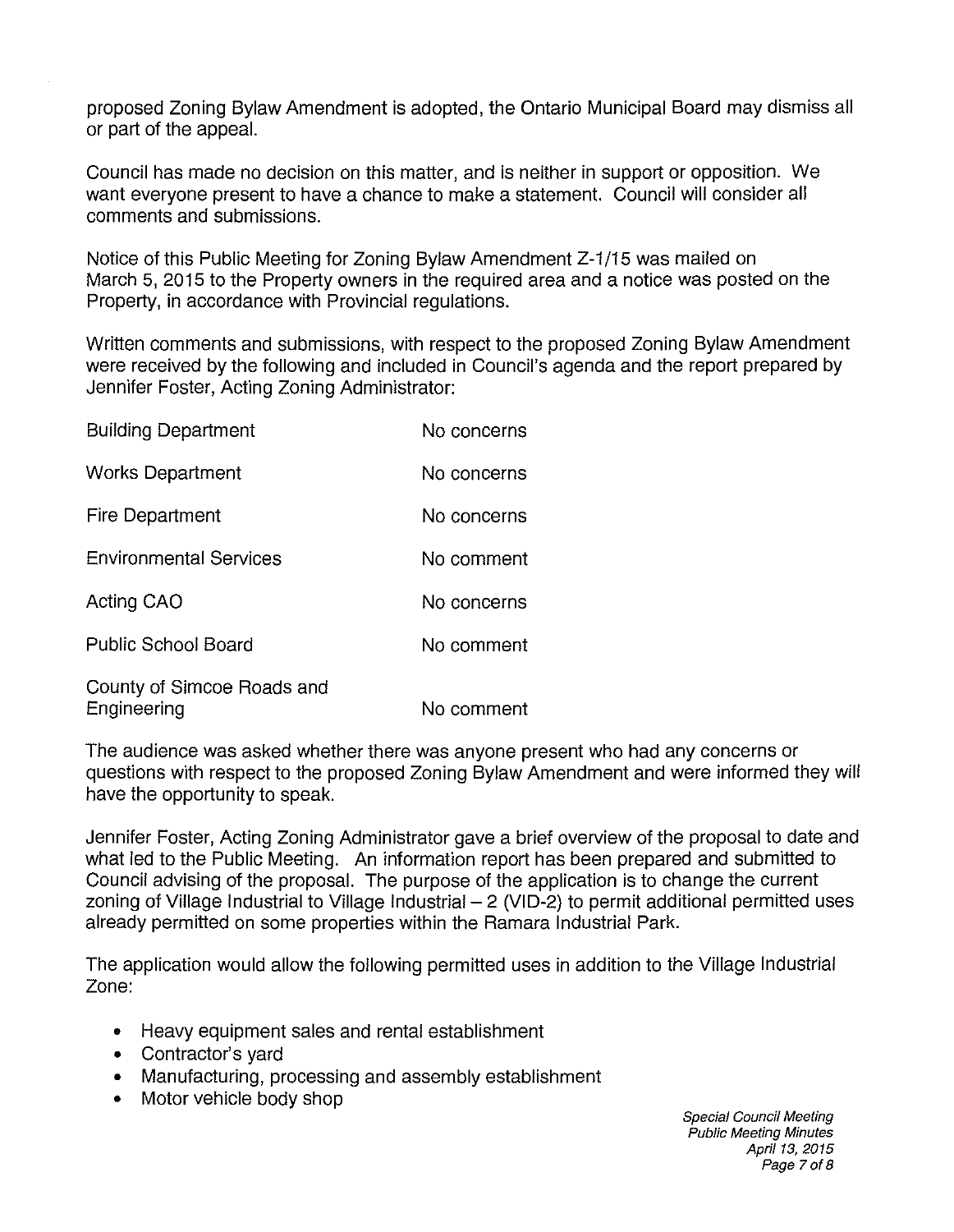- Motor vehicle service establishment
- Recreational vehicle sales and service establishment
- Truck or transportation terminal
- Warehousing
- Agricultural produce warehouse
- Farm equipment and implementation sales and service establishment
- School bus storage and maintenance facility
- Commerical parking lot

This zoning currently exists on the properties to the West of Harrigan Drive.

Mayor Clarke asked if anyone in the audience had any questions.

Donald R. MacDonald, 1908 Concession 10 asked if there would be natural gas brought to the Industrial Park.

Deputy Mayor O'Donnell advised that when he was at Good Roads he was speaking with someone from Union Gas that stated Lagoon City is on a short list of 5 and Union Gas hoped to be in the area within 2 years, although no formal communication has been received at the time.

Mayor Clarke turned the question period over to members of Council, there were none.

The Mayor advised that if any person who has not spoken or who has not received notice of this meeting, or wishes to receive Notice of Passing of the Zoning Bylaw Amendment, please leave your name, address and phone number with Jennifer Foster or ensure you have signed in on the sheets provided at the door. If you do not provide your full address, you may not receive notice.

## **RESOLUTION NUMBER CR.119.15**

**MOVED BY:** O'DONNELL

**SECONDED BY:** SHARPE

**THAT** we receive Report BP-09-15 dated April 13, 2015 regarding Zoning Bylaw Amendment Fil Z-1/15;

**AND THAT** comments and concerns at the statutory public meeting on April 13, 2015 be received;

**AND THAT** a report and recommendation be brought forward for consideration following the public meeting.

**CARRIED** 

The Public Meeting concluded at 8:16 p.m.

Basil Clarke Mayor

Jennifer Connor, Clerk

Special Council Meeting Public Meeting Minutes April 13, 2015 Page 8 of 8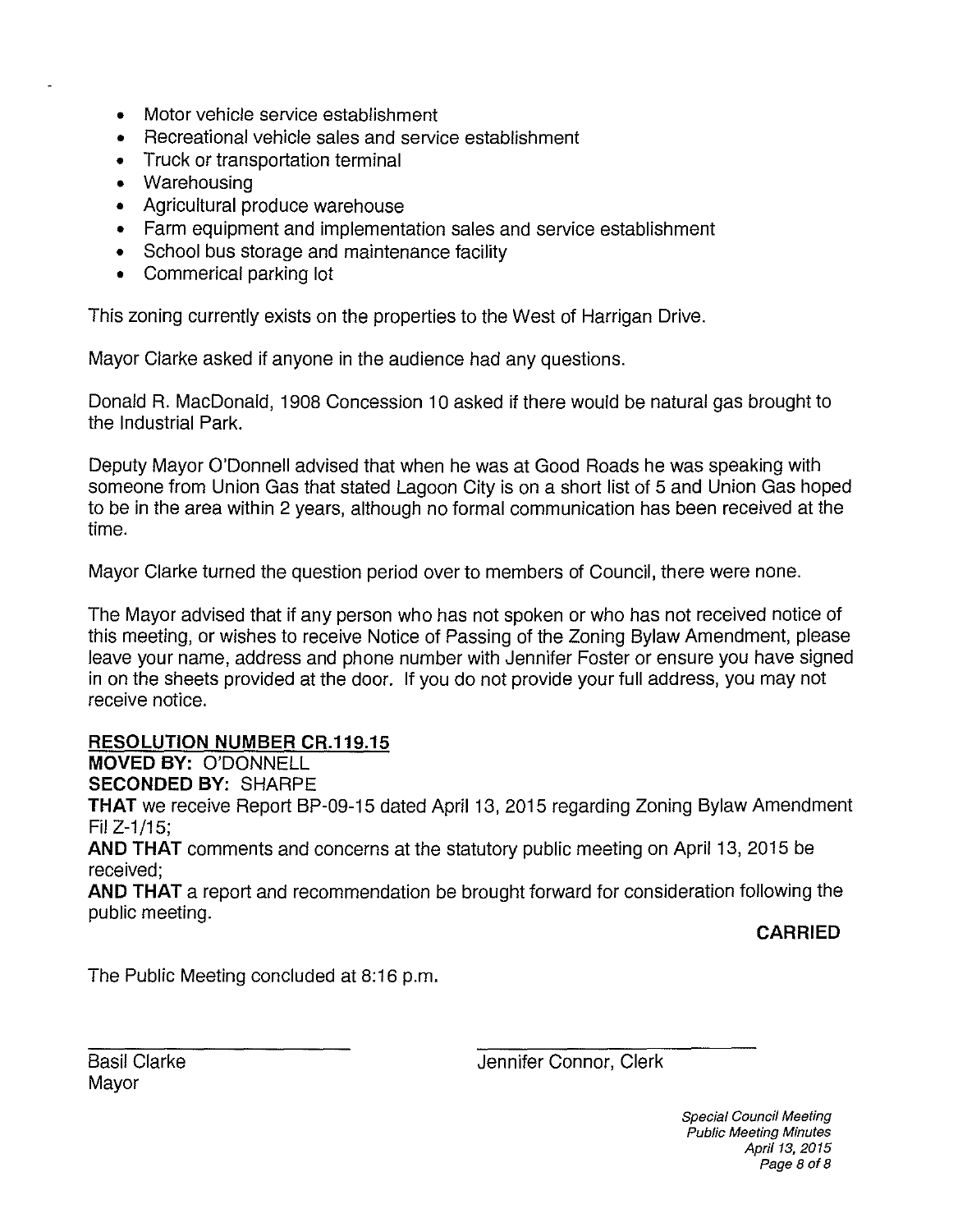Planning Consultant's Information Report March 2, 2015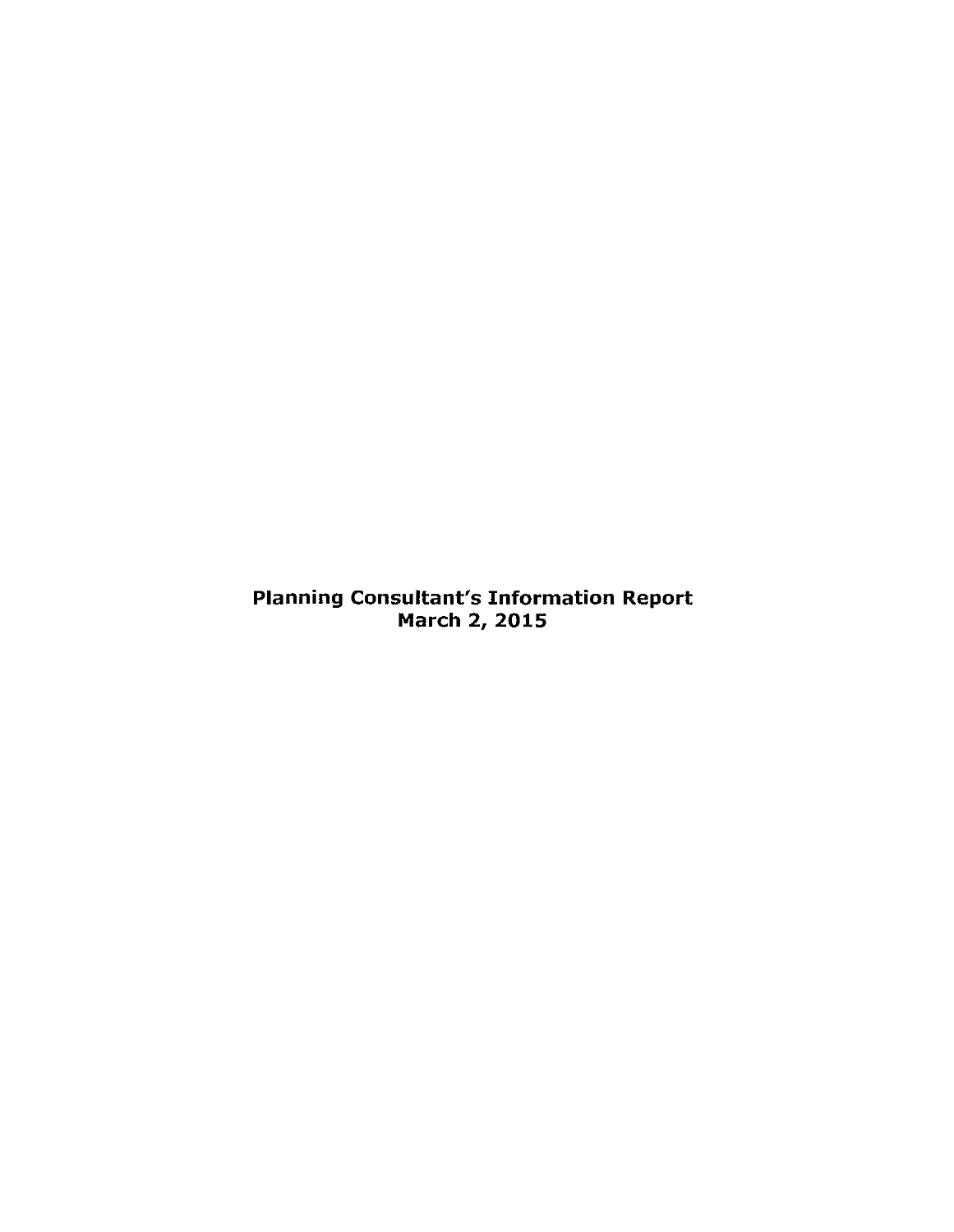#### **March 2, 2015**

**Report to: Committee of the Whole Township of Ramara Subject: Ramara Official Plan Amendment Application OP-1/15 Various Addresses 2124915 Ontario Inc. LCP Lands Limited LCP (III) Lands Limited 2483 Simcoe Road Inc. Concord Woods Court Inc. Applicant: Talisker Corporation** 

**Recommendation: That a Public Meeting is scheduled for April 13, 2015 with regard to Application OP-1/15 by Talisker Corporation to amend**  Schedules "A" and "I-3" for purposes of adjusting the boundary **of the Lagoon City Settlement Area.** 

### **Application**

On February 23, 2015, a planning application was received by the Township of Ramara requesting an amendment to the Ramara Official Plan. The purpose of this amendment is to adjust the boundary of the designated Lagoon City Settlement Area by deleting and adding to the areal extent of the settlement area. Only lands owned by the applicant, Talisker Corporation, are the subject of this application.

The attached map illustrates the lands that are subject to this application. The area that is to be removed from the existing Settlement Area is located on the south side of Ramara Road 47/Simcoe Road and surrounding the Ramara sewage treatment facility. The total area removed 59 hectares. The area that is to be added to the Settlement Area is located on the north side of Ramara Road 47/Simcoe Road. The total area added is 58.9 hectares.

The proposed amendments achieve the following changes to the designations (see attached map):

The lands removed are changed from "Village" to "Rural" on Schedule "A" and from "Village Residential" to "Rural on Schedule "1-3".

The lands added are changed from "Agriculture" to "Village" on Schedule "A" and are added to Schedule "1-3" as "Village Residential".

There is no proposed text amendment to the Ramara Official Plan.

The proposed addition removes land from the contiguous and extensive Prime Agricultural Area in the south part of the Township. The existing lands to the north of the proposed expansion are left as "Agriculture" designation. Also, the area removed includes the existing Concord Woods registered plan of subdivision and the proposed plan of subdivision application for the former Harrington lands.

The application includes a Planning Rationale report prepared by Lehman & Associates, and the Existing Agricultural Conditions report prepared by Beacon Environmental.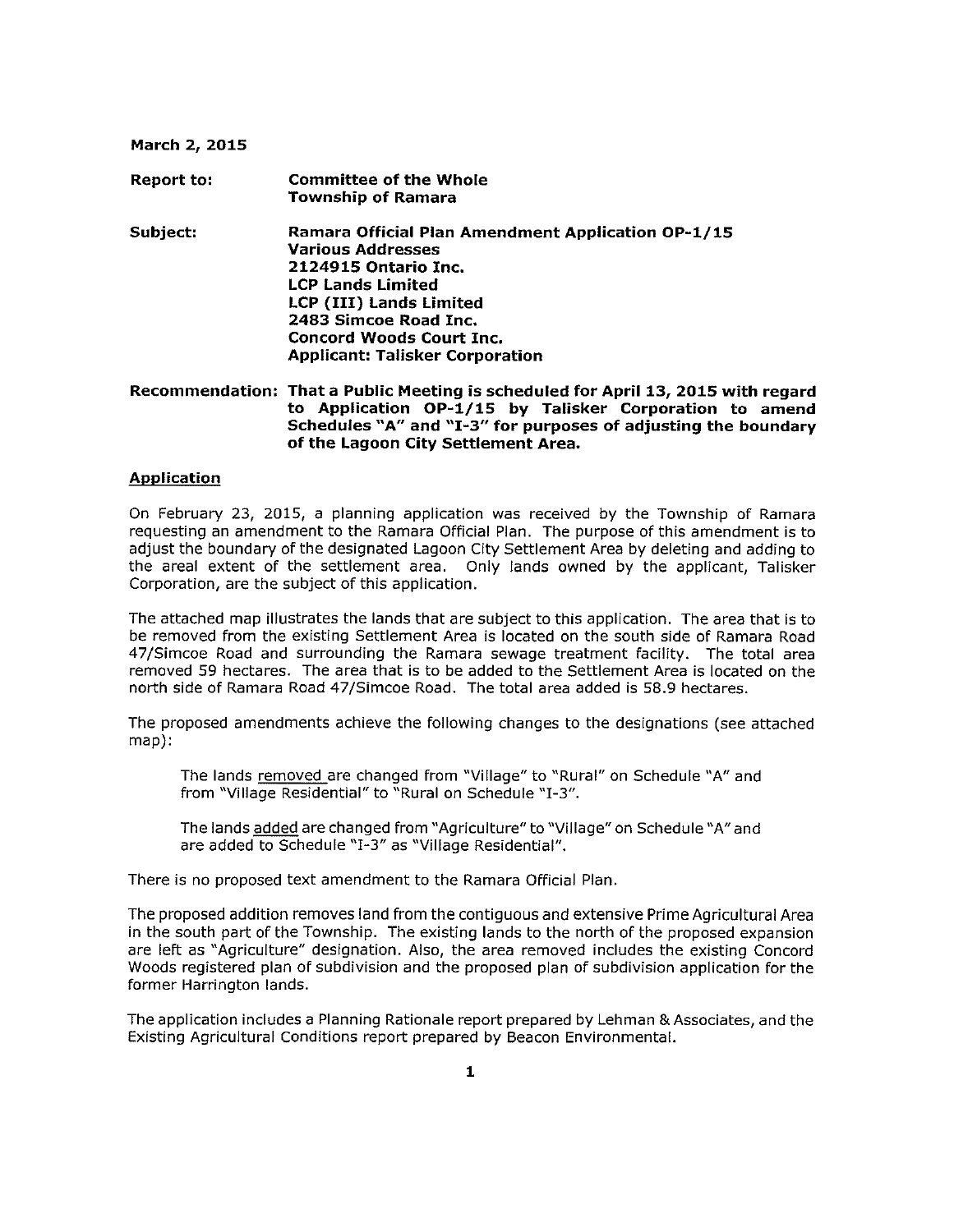### **Reason for Amendment Application**

This application arises from outstanding appeals of the County of Simcoe Official Plan by both the Township of Ramara and the Talisker Corporation. There have been "Without Prejudice" discussions between myself representing the Township, Bob Lehman representing applicant Talisker, the County of Simcoe Planner, and the Planner forthe Ministry of Municipal Affairs and Housing at various Experts' Meetings. These meetings result in the elimination of long OMB hearings.

The discussion started with the position taken by the Township and Talisker in their appeals that requested a modification to Policy 3.5.5 of the County Official Plan to allow for the adjustment of a designated settlement area boundary that does not expand the total area of the settlement area. There is a companion appeal request that allows for the change in the "Agriculture" designation in the County Official Plan as a result of the boundary adjustment.

The consensus reached at the Experts' Meetings was then presented to the Ontario Municipal Board by the County as a settlement.

The Ontario Municipal Board at a settlement hearing on October 24, 2014 agreed to the modifications to part of the County Official Plan that deals with Settlements. The Board approved Policy 3.5.5, as adopted by the County, with the clarification that the Township of Ramara and Talisker"have the right to request additional language/clarification in a subsequent paragraph to Policy 3.5.5." The Board's Order on this matter was issued on February 19, 2015.

At a settlement hearing held on December 8, 2014, the Board agreed to modify and approve part of Schedule 5.1 (Land Use Designations) of the County Official Plan. As a result of the outstanding appeals by the Township of Ramara and Talisker, and the agreement of the County of Simcoe and the Ministry of Municipal Affairs and Housing, the adopted Lagoon City Settlement Area boundary on Schedule 5.1 is withheld from approval until further agreement is reached between the parties. The Board's Order on this matter was issued on February 19, 2015.

If Council of the Township adopts the proposed amendment to the Ramara Official Plan and it is then submitted to the County as the approval authority, then the County, the Ministry, the Township and Talisker will request the Ontario Municipal Board to modify Schedule 5.1 in the County Official Plan to reflect the proposed Township boundary adjustment without further discussion. The "Agriculture" designation will be changed to settlement. The matter is still before the Board and will be settled accordingly without a full hearing.

At its meeting held on June 10, 2013, Township Council endorsed the principle of a Settlement Area boundary adjustment for Lagoon City. The latest Pre-Consultation meeting with the Township was held on February 10, 2015.

### **Further Township Official Plan Amendment**

When the boundary adjustment is finalized, it is expected that Talisker will request the Township to prepare and approve a secondary plan for the Lagoon City Settlement Area as an official plan amendment. This will deal with the details of proposed future Talisker development in Lagoon City.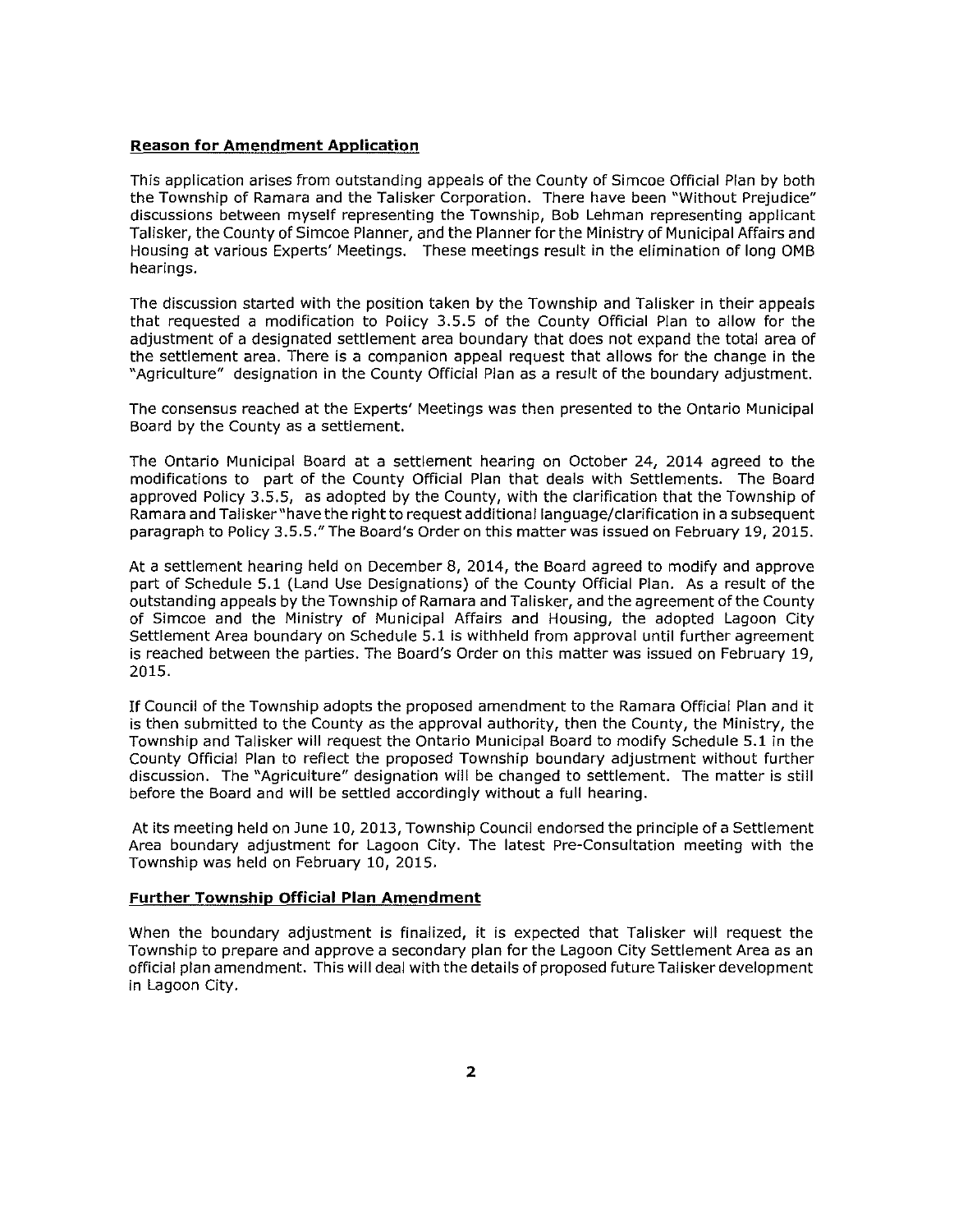## **Public Meeting**

The statutory Public Meeting should be scheduled for April 13, 2015 in order to allow the applicants to present the details of their application. At the Public Meeting, comments and concerns from the public will be heard. The application is deemed complete, and will be circulated to public agencies for review and response. Prior to the scheduled Public Meeting, the application will be circulated to landowners within 120 metres of the subject land to which the proposed official plan amendment applies.

Following the Public Meeting, a report and recommendation will be brought forward for consideration by Committee and Council at a subsequent meeting.

Mark L. Dorfman, R.P.P.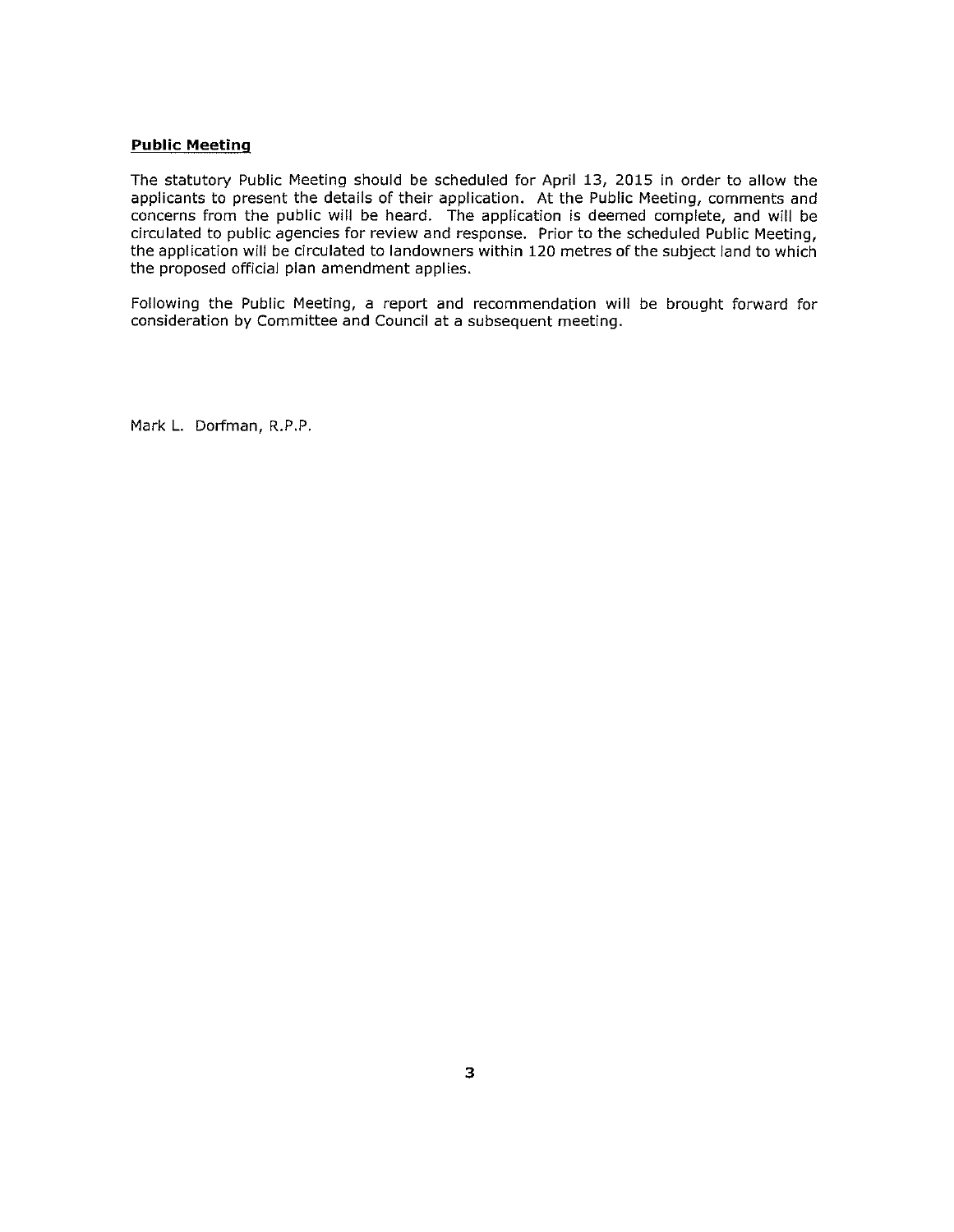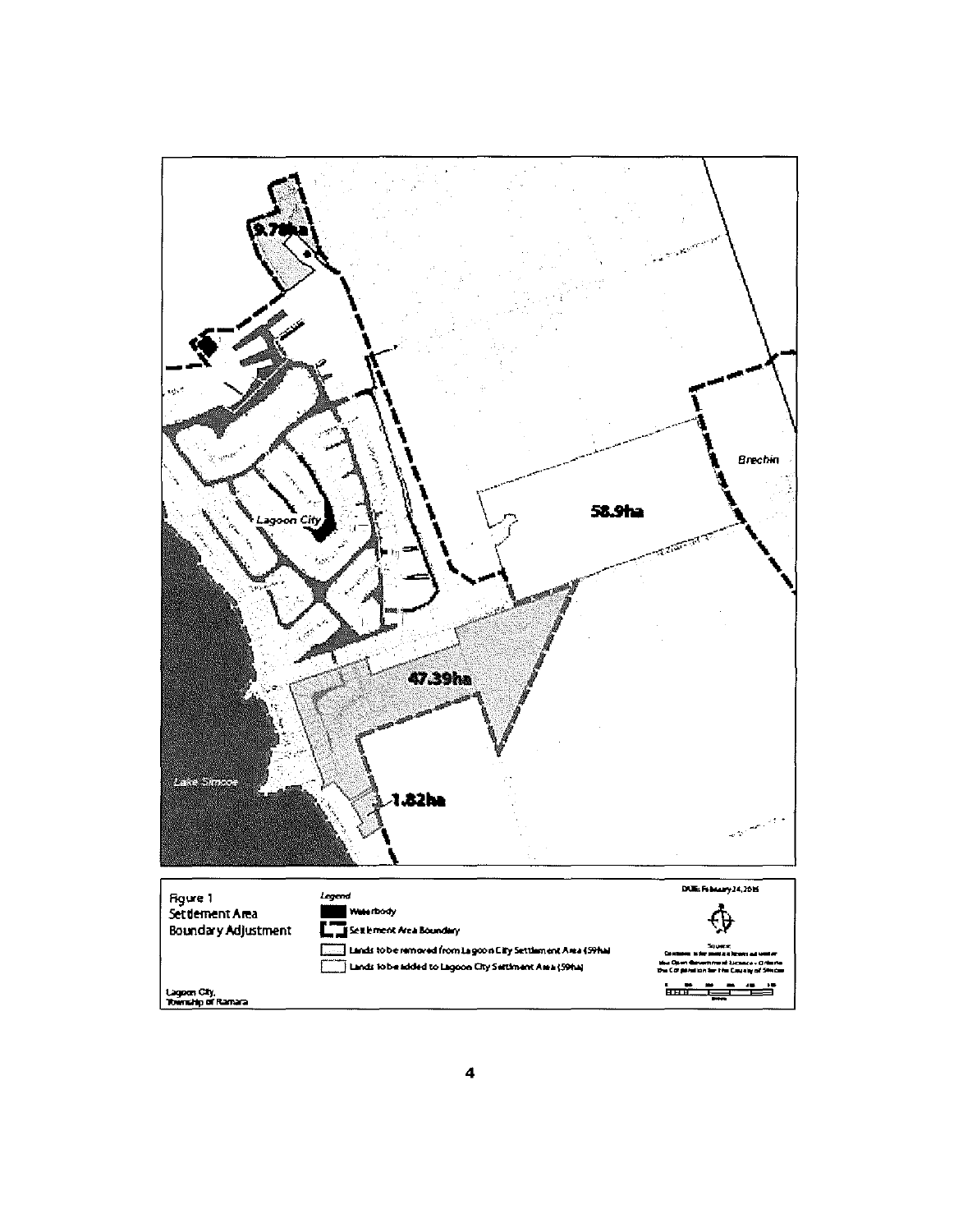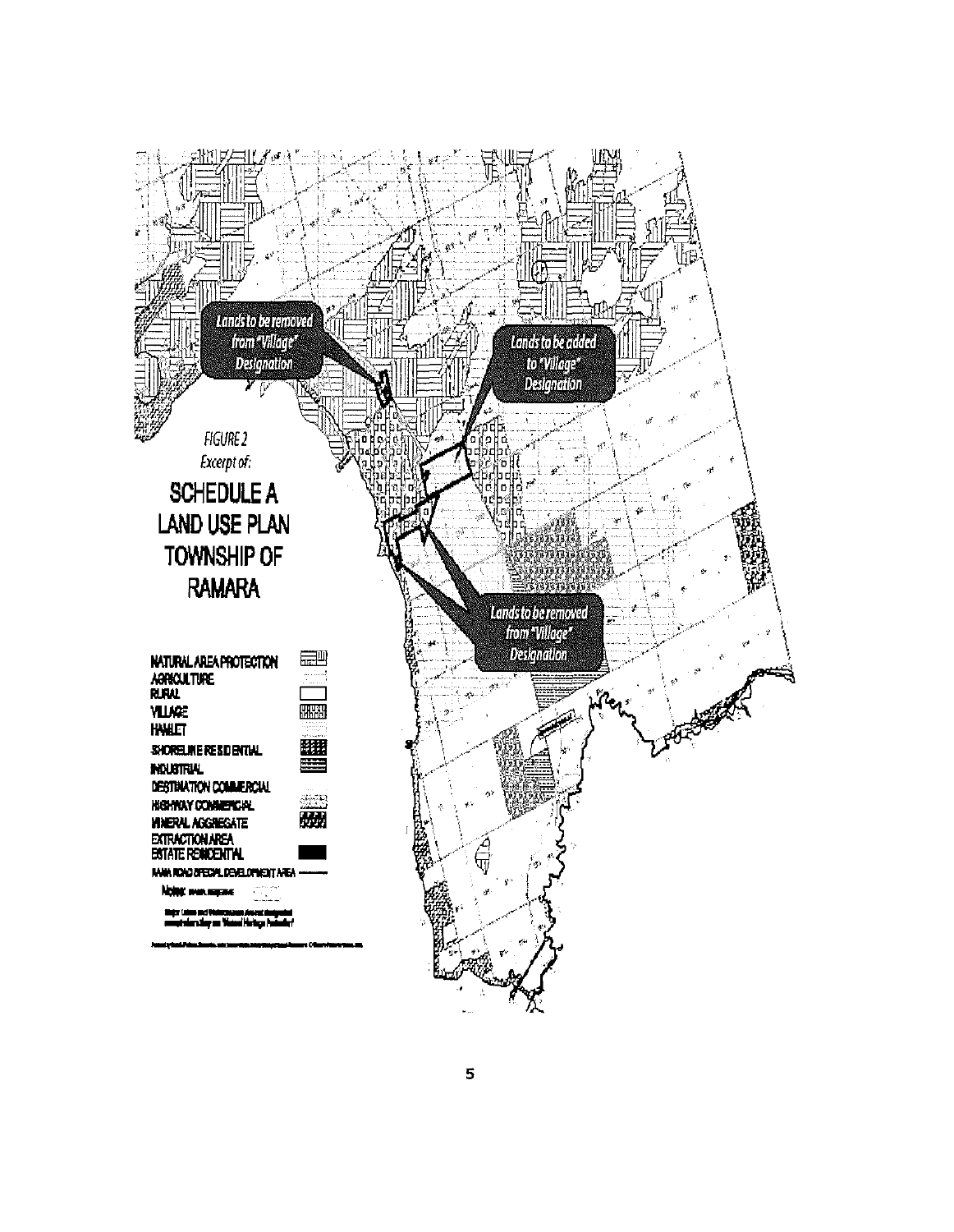Planning Consultant's Public Meeting Report April 13, 2015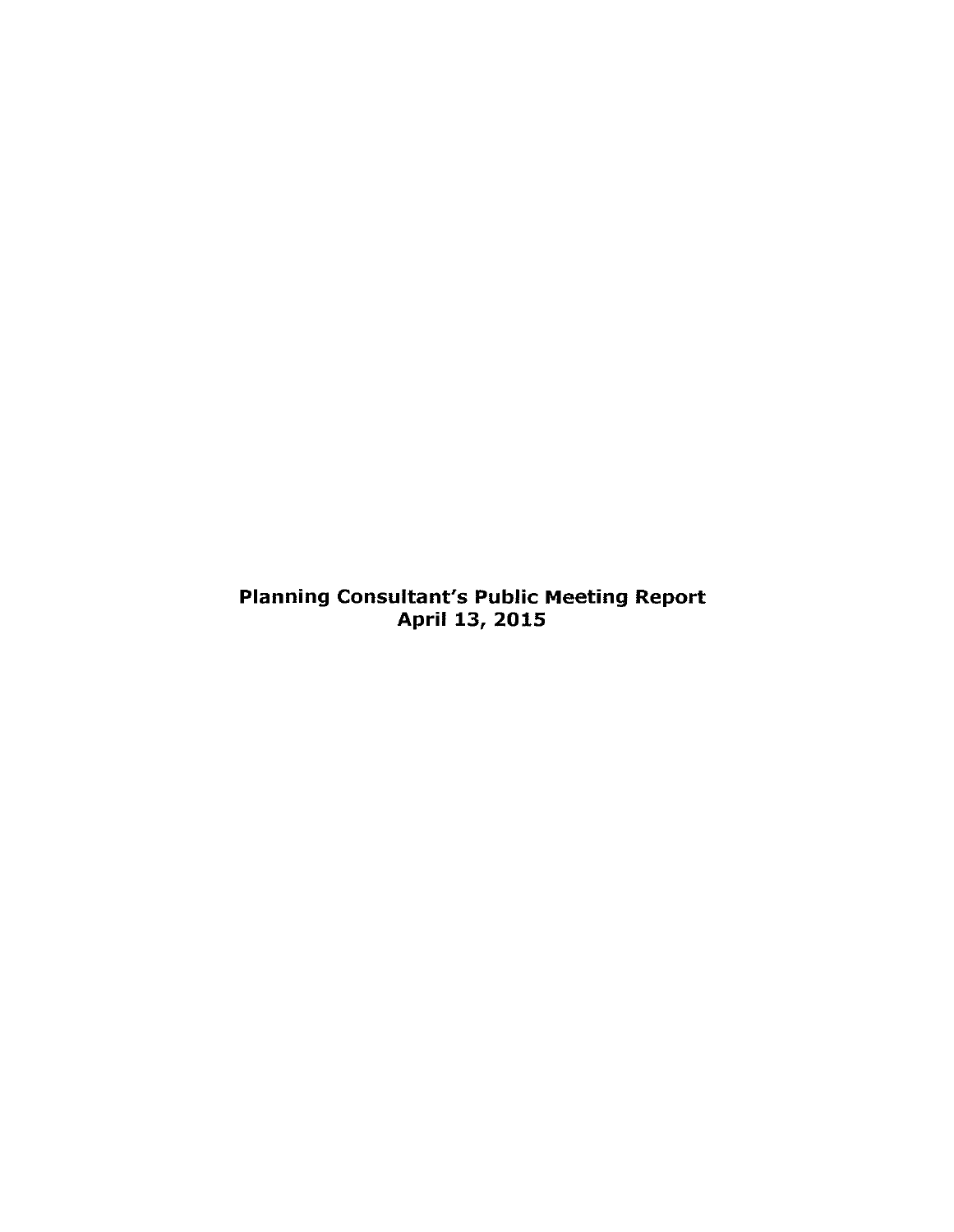#### **April 13, 2015**

| <b>Report to:</b> | Council<br><b>Township of Ramara</b>                                                                                                                                                                                                                                       |
|-------------------|----------------------------------------------------------------------------------------------------------------------------------------------------------------------------------------------------------------------------------------------------------------------------|
| Subject:          | <b>Public Meeting Report</b>                                                                                                                                                                                                                                               |
|                   | Ramara Official Plan Amendment Application OP-1/15<br><b>Various Addresses</b><br><b>2124915 Ontario Inc.</b><br><b>LCP Lands Limited</b><br>LCP (III) Lands Limited<br>2483 Simcoe Road Inc.<br><b>Concord Woods Court Inc.</b><br><b>Applicant: Talisker Corporation</b> |

### **Recommendation: That the Report, dated April 13, 2015, from Mark Dorfman is received and that the comments and responses from the Public Meeting and the agencies be considered in a further Report and Recommendation from the consultant.**

## **Application**

On February 23, 2015, a planning application was received by the Township of Ramara requesting an amendment to the Ramara Official Plan. The purpose of this amendment is to adjust the boundary of the designated Lagoon City Settlement Area by deleting and adding to the areal extent of the "Settlement Area". Only lands owned by the applicant, Talisker Corporation, are the subject of this application.

On March 3, 2015, Notice of Complete Application was sent to the Applicant and on March 5, 2015, Notice of Complete Application and the Public Meeting Notice was sent to landowners within 120 metres of the properties. On March 24, 2015, the Applicant amended the original application in order to delete three small residential lots and dwellings. This area has been slightly revised to remove properties on the north side of Simcoe Road not owned by the Applicant.

The attached map illustrates the lands that are subject to this application. The area that is to be removed from the existing "Settlement Area" is located on the south side of Ramara Road 47/Simcoe Road and surrounding the Ramara wastewater treatment facility. The total area removed is 59 hectares. The area that is to be added to the "Settlement Area" is located on the north side of Ramara Road 47/Simcoe Road. The total area added is 58.9 hectares.

The proposed amendments achieve the following changes to the designations (see attached map):

The lands removed from the "Settlement Area" are changed from "Village" to "Rural" on Schedule "A", and are removed from Schedule "1-3".

The lands added are changed from "Agriculture" to "Village" on Schedule "A" and are added to Schedule "1-3" as "Village Residential".

There is no proposed text policy amendment to the Ramara Official Plan.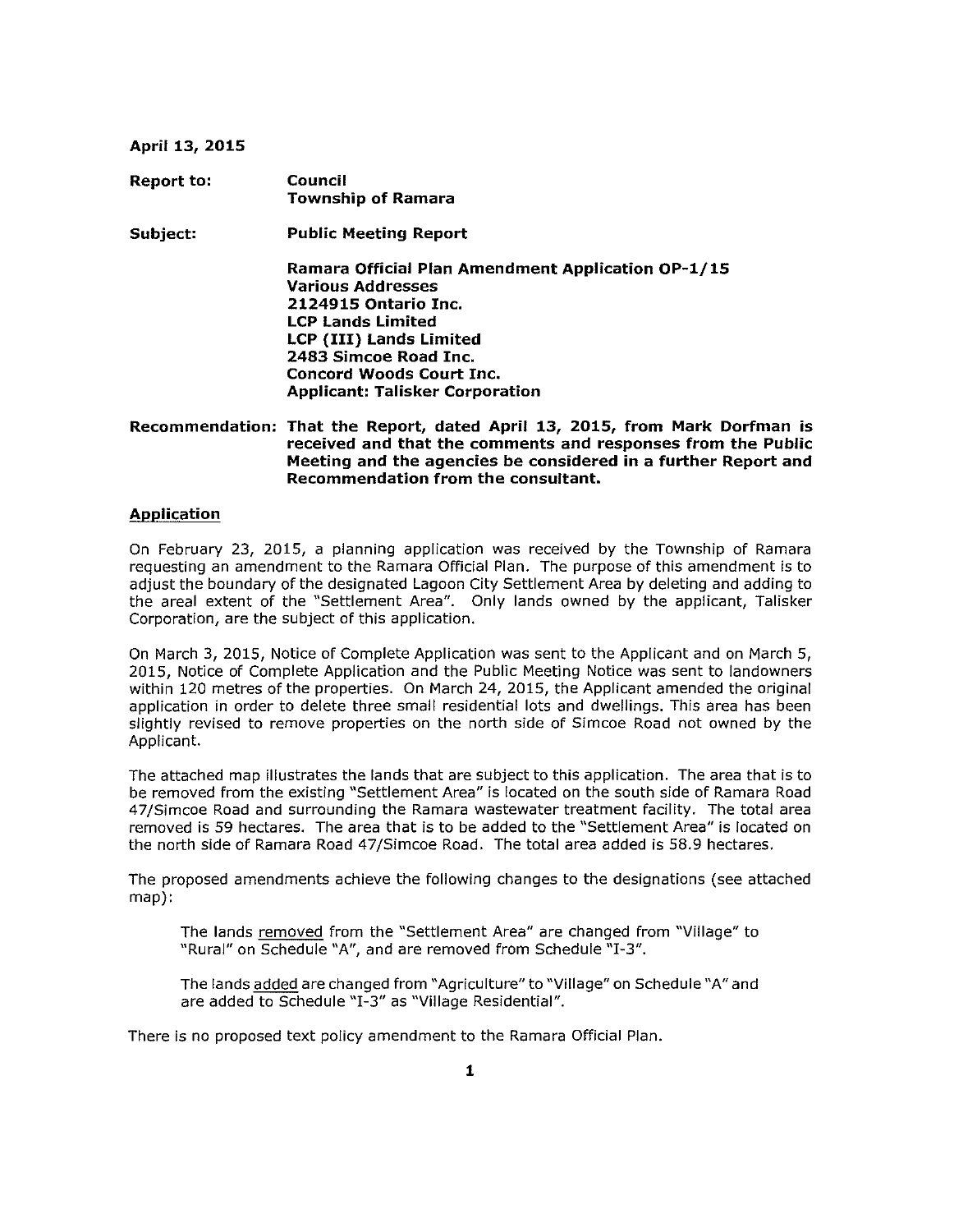The proposed addition removes land from the contiguous and extensive Prime Agricultural Area in the south part of the Township. The existing lands to the north of the proposed expansion are left as "Agriculture" designation. Also, the area removed includes the existing Concord Woods registered plan of subdivision and the proposed plan of subdivision application for the former Harrington lands.

The application includes a Planning Rationale report prepared by Lehman & Associates, and the Existing Agricultural Conditions report prepared by Beacon Environmental.

#### **Reason for Amendment Application**

This application arises from outstanding appeals of the County of Simcoe Official Plan by both the Township of Ramara and the Talisker Corporation. There have been "Without Prejudice" discussions between myself representing the Township (Appellant), Bob Lehman representing applicant and Appellant Talisker, the County of Simcoe Planner, and the Planner forthe Ministry of Municipal Affairs and Housing at various Experts' Meetings. These meetings result in the elimination of long OMB hearings.

The discussion started with the position taken by the Township and Talisker in their appeals that requested a modification to Policy 3.5.5 of the County Official Plan to allow for the adjustment of a designated "Settlement Area" boundary that does not expand the total area of the "Settlement Area". There is a companion appeal request that allows for the change in the "Agriculture" designation in the County Official Plan as a result of the boundary adjustment.

The consensus reached at the Experts' Meetings was then presented to the Ontario Municipal Board by the County as a settlement.

The Ontario Municipal Board at a settlement hearing on October 24, 2014 agreed to the modifications to part of the County Official Plan that deals with Settlements. The Board approved Policy 3.5.5, as adopted by the County, with the clarification that the Township of Ramara and Talisker"have the right to request additional language/clarification in a subsequent paragraph to Policy 3.5.5." The Board's Order on this matter was issued on February 19, 2015.

At a settlement hearing held on December 8, 2014, the Board agreed to modify and approve part of Schedule 5.1 (Land Use Designations) of the County Official Plan. As a result of the outstanding appeals by the Township of Ramara and Talisker, and the agreement of the County of Simcoe and the Ministry of Municipal Affairs and Housing, the adopted Lagoon City Settlement Area boundary on Schedule 5.1 is withheld from approval until further agreement is reached between the parties. The Board's Order on this matter was issued on February 19, 2015.

If Council of the Township adopts the proposed amendment to the Ramara Official Plan and it is then submitted to the County as the approval authority, then the County, the Ministry, the Township and Talisker will request the Ontario Municipal Board to modify Schedule 5.1 in the County Official Plan to reflect the proposed Township boundary adjustment without further discussion. The "Agriculture" designation will be changed to "Settlement". The matter is still before the Board and should be settled accordingly without a full hearing.

At its meeting held on June 10, 2013, Township Council endorsed the principle of a "Settlement Area" boundary adjustment for Lagoon City. The latest Pre-Consultation meeting with the Township was held on February 10, 2015.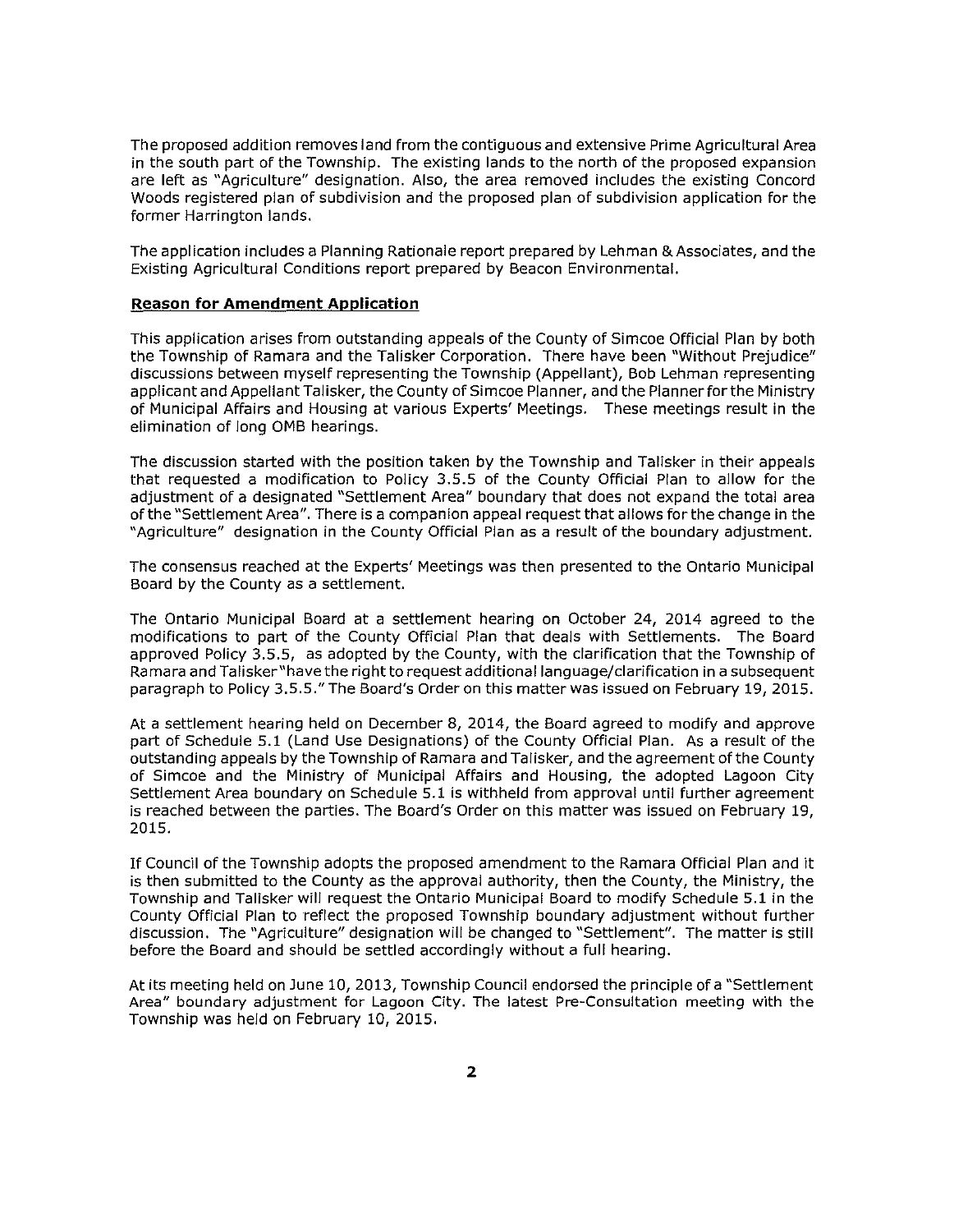### **Further Township Official Plan Amendment**

When the boundary adjustment is finalized, it is expected that Talisker will request the Township to prepare and approve a secondary plan for the Lagoon City Settlement Area as an official plan amendment. This will deal with the details of proposed future Talisker development in Lagoon City and the lands that are removed from the "Settlement Area".

#### **comments Received to date from the Township Circulation**

Manager of Building & Planning Services No concerns.

Fire Department No concerns.

Manager of Public Works No concerns.

Simcoe County District School Board No objection. They would like to be involved in the preparation of the Secondary Plan.

### Simcoe Muskoka Catholic District School Board

No objection. Interested in knowing number of units and timing of development, and how development is to be marketed. Would like to know the demographic of the population.

#### Lake Simcoe Region Conservation Authority

The Conservation Authority understands that the lands to be removed from the Village designation on the south side is characterized with natural heritage features. The lands to be added to the Village contain some natural heritage features and are environmental constraints. From an environmental perspective, the change to the "Settlement Area" boundary "could result in a positive environmental consequence."

The Conservation Authority would like to have the existing registered Concord Woods subdivision and the existing Harrington subdivision application removed. They also would like to put these natural areas into a "Natural Area Protection" designation in the Official Plan.

The Conservation Authority supports the proposed alteration of the Lagoon City Settlement Area boundary.

#### County of Simcoe Planning

The Director of Planning, Development and Tourism submits that the proposed amendment is "Premature in the absence of sufficient justification and additional technical information." The Director puts forward a series of questions that need clarification.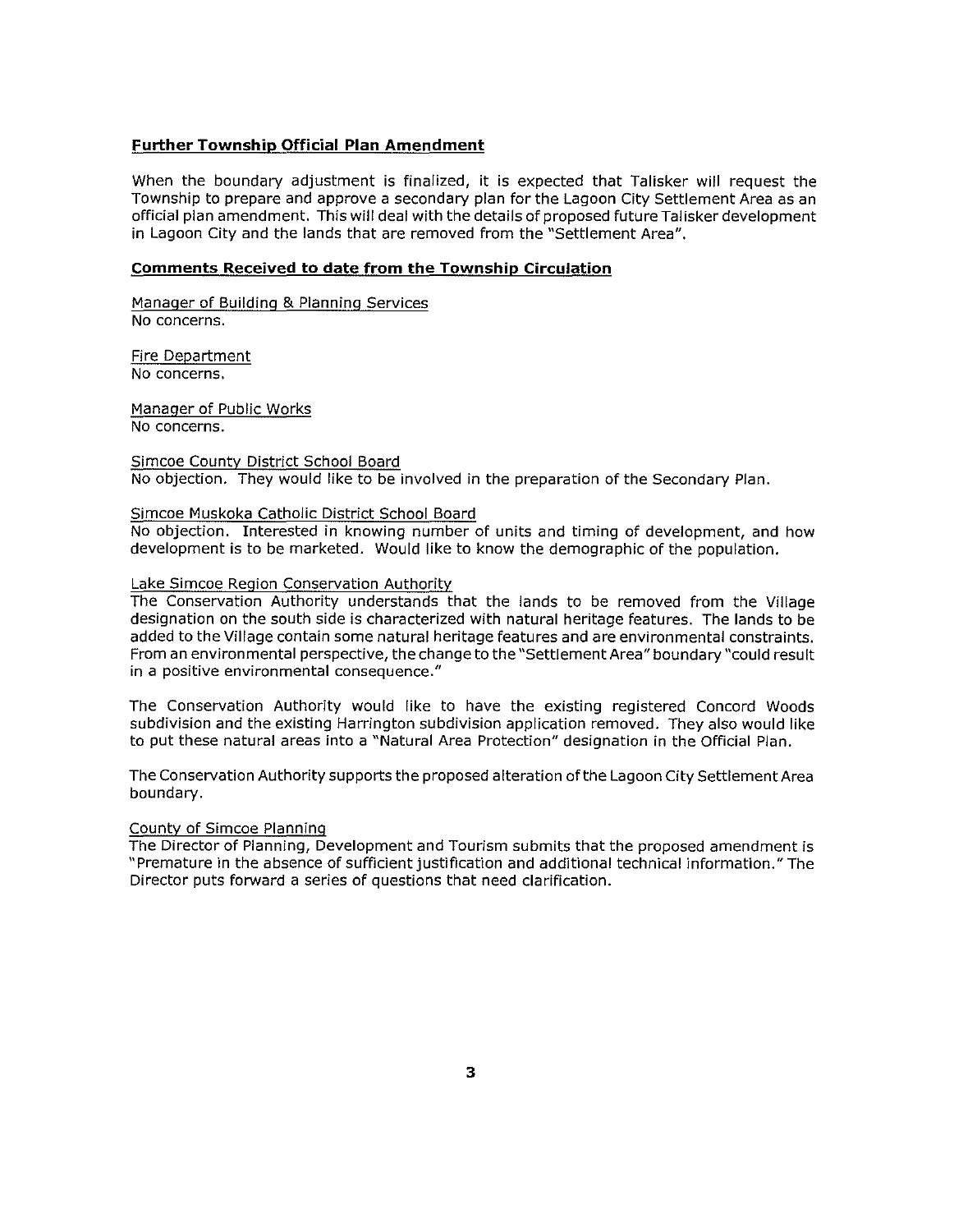### **Proposed Official Plan Amendment**

Attached to this Report is proposed Amendment No.17 to the Ramara Official Plan.

The purpose of the this Amendment is to: (a) amend Schedule "A", Land Use Plan by redesignating the subject lands on the south side of Ramara Road 47/Simcoe Road and in the area surrounding the Lagoon City Wastewater Treatment Plant from "Village" to "Rural"; b) amend Schedule "1-3" Interim Secondary Plan Lagoon City Village, by adding the "Village Residential" designation on the north side of Ramara Road 47/Simcoe Road and removing the "Village Residential" designation from the lands on the south side of Ramara 47/Simcoe Road and surrounding the Treatment Plant.

The Ramara Official Plan contains Special Policy 10.3.2 for the Interim Lagoon City Secondary Plan. These policies apply to the original Lagoon City subdivisions and not to the new area. Policy 4.1.3 Provides for Secondary Plans for Settlement Areas. The Lagoon City Secondary Plan, as adjusted by Amendment No. 17 will be adopted as an amendment to the Ramara Official Plan. Comprehensive studies will be required to support the Lagoon City Secondary Plan for the entire "Settlement Area".

In proposed Amendment No. 17, there is no need to add any text policies. The future amendment to the Ramara Official Plan will include amendments to the land use designations for the proposed lands that are to be removed from the Village.

It is anticipated that the County of Simcoe will approve Amendment No 17, as adopted and that the Ontario Municipal Board will modify and approved Schedule 5.1 of the County Official Plan. Then the Township will be in a position to enact a bylaw under the Planning Act to deem that the Concord Woods plan of subdivision is not a registered plan of subdivision for purposes of section 50(3), and that the existing Harrington plan of subdivision application file will be closed by the Township.

#### **Next Steps**

At this Public Meeting, comments and concerns from the public will be heard. Further inquiries will be made to public agencies for review and response. In particular, the Conservation Authority and County Planning will be advised of this report.

Following the Public Meeting, a report and recommends will be forwarded for consideration by Committee and Council.

Mark L. Dorfman, R.P.P.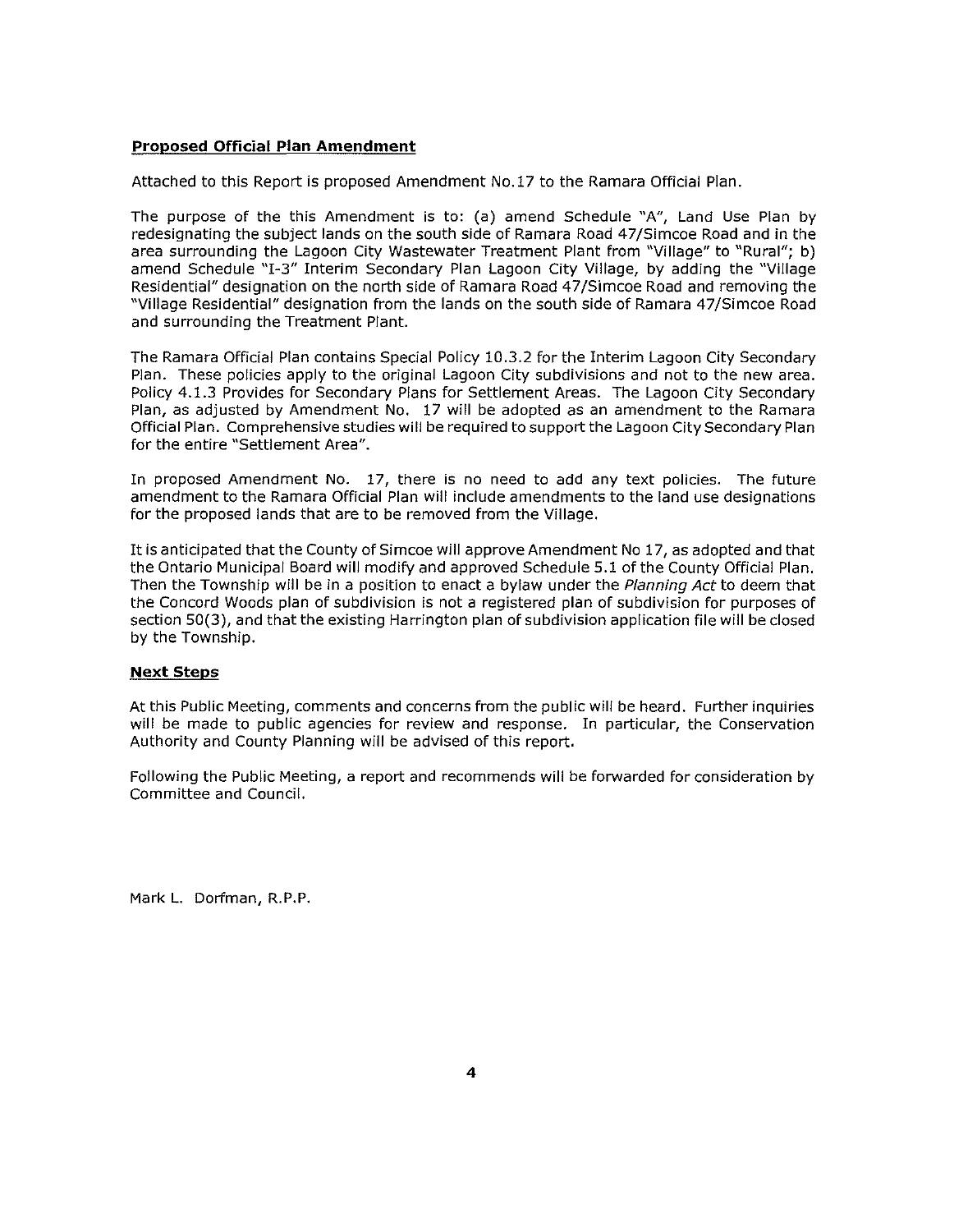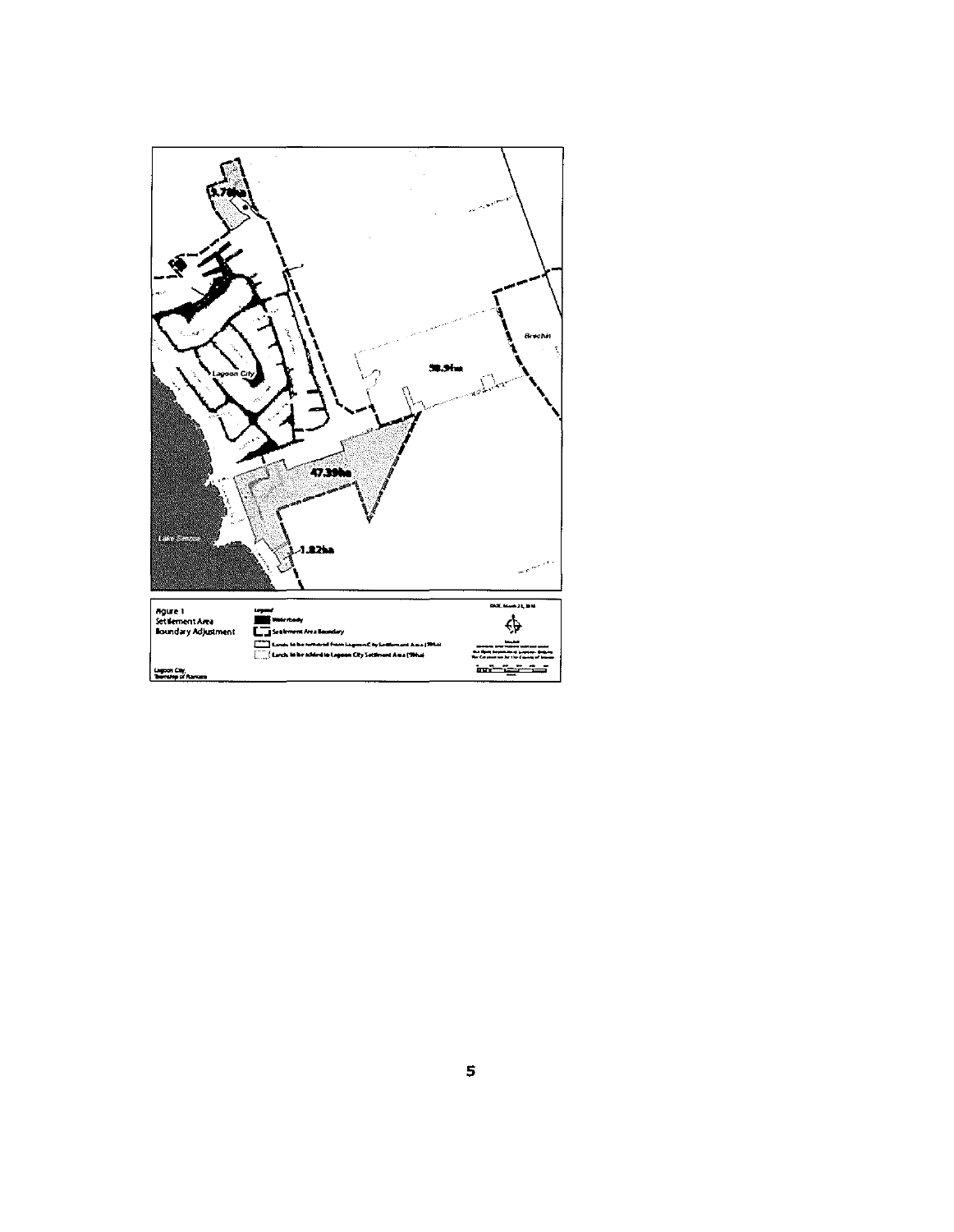Planning Consultant's Recommendation Report May 25,2015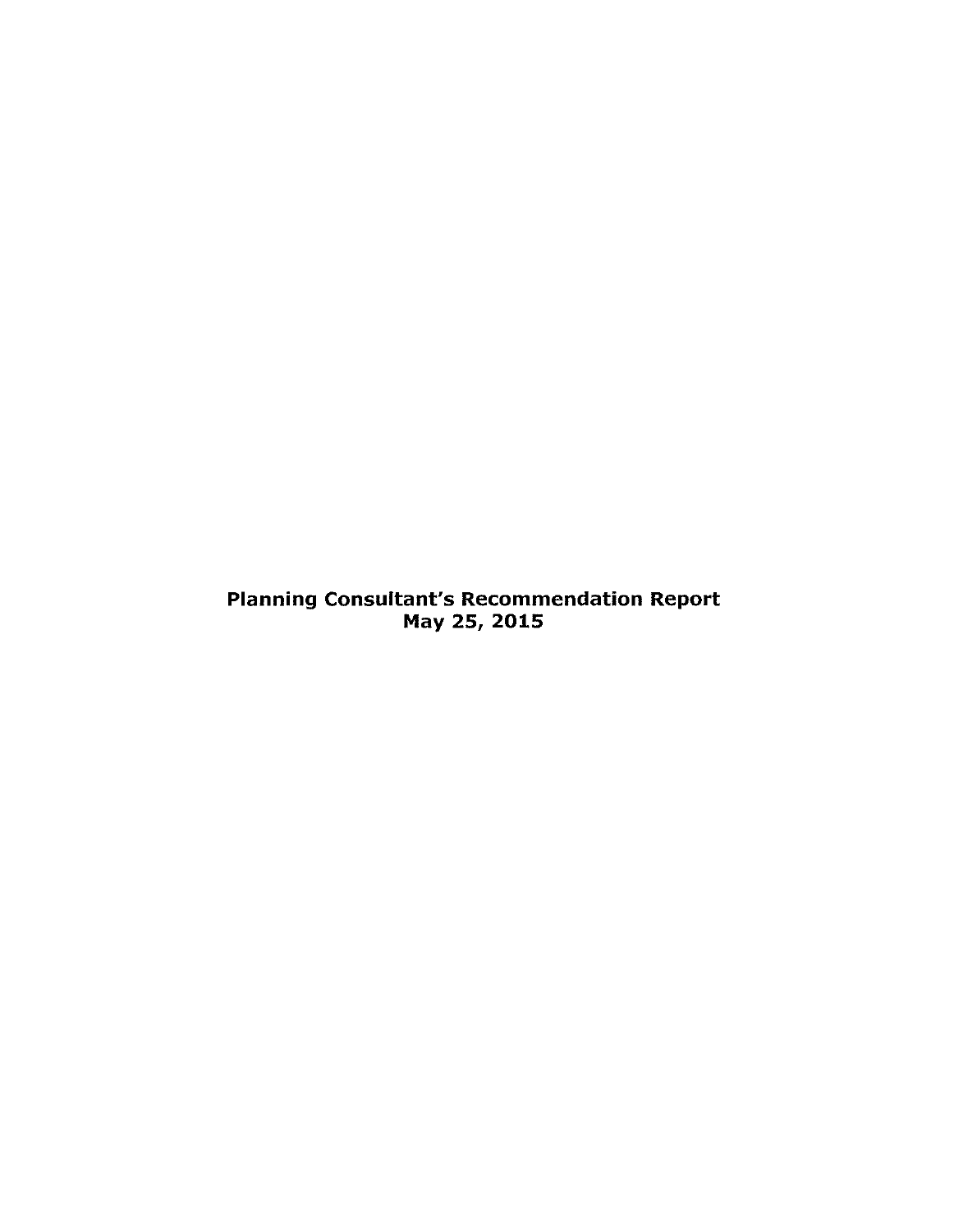#### May 25,2015

Report to: Subject: Council Township of Ramara Planning Report and Recommendation Ramara Official Plan Amendment Application OP-l/15 Various Addresses 2124915 Ontario Inc. LCP Lands Limited LCP (III) Lands Limited 2483 Simcoe Road Inc. Concord Woods Court Inc. Applicant: Talisker Corporation

### Recommendations:

- 1. That the Report and Recommendation, dated May 25, 2015, from Mark Dorfman, Planning Consultant, be received;
- 2. That Council adopts Amendment No. 17 to the Official Plan of the Township of Ramara;
- 3. That Clerk is authorized to forward Amendment No. 17 to the County of Simcoe as the Approval Authority;
- 4. That following the approval of Amendment No. 17, the Township shall, at the request of Talisker Corporation, enact a bylaw under the Planning Act to deem that the Concord Woods plan of subdivision is not a registered plan of subdivision for purposes of section 50(3), and thatthe existing Harrington plan of subdivision application **fill** be closed;
- 5. That Council advises the County of Simcoe that it supports the modification and approval of Schedule 5.1 to the County of Simcoe Official Plan as it applies to the boundary adjustment under Amendment No. 17.
- 6. That Council the County of Simcoe that, when Amendment No. 17 comes into effect, the Township's appeal regarding Section 3.5.5 of the County of Simcoe Official Plan is withdrawn.

#### **Application**

On February 23, 2015, a planning application was received by the Township of Ramara requesting an amendment to the Ramara Official Plan. The purpose of this amendment is to adjust the boundary of the designated Lagoon City Settlement Area by deleting and adding to the areal extent of the "Settlement Area". Only lands owned by the applicant, Talisker Corporation, are the subject of this application.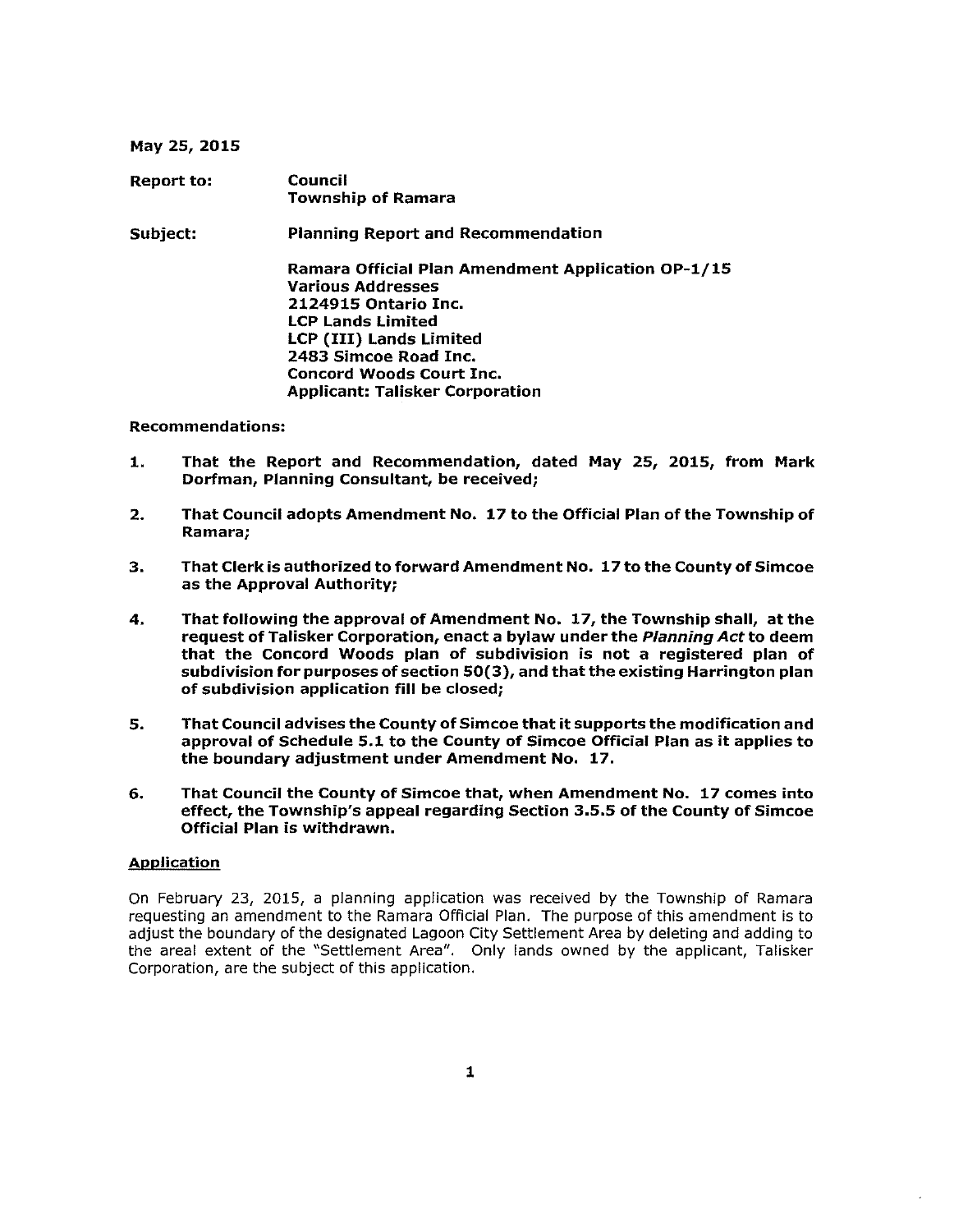On March 3, 2015, Notice of Complete Application was sent to the Applicant and on March 5, 2015, Notice of Complete Application and the Public Meeting Notice was sent to landowners within 120 metres of the properties. On March 24, 2015, the Applicant amended the original application in order to delete three small residential lots and dwellings. This area has been slightly revised to remove properties on the north side of Simcoe Road not owned by the Applicant.

The attached map illustrates the lands that are subject to this application. The area that is to be removed from the existing "Settlement Area" is located on the south side of Ramara Road 47jSimcoe Road and surrounding the Ramara wastewater treatment facility. The total area removed is 59 hectares. The area that is to be added to the "Settlement Area" is located on the north side of Ramara Road 47/Simcoe Road. The total area added is 58.9 hectares.

The proposed amendments achieve the following changes to the designations (see attached map):

The lands removed from the "Settlement Area" are changed from "Village" to "Rural" on Schedule "A", and are removed from Schedule "1-3".

The lands added are changed from "Agriculture" to "Village" on Schedule "A" and are added to Schedule "1-3" as "Village Residential".

There is no proposed text policy amendment to the Ramara Official Plan.

The proposed addition removes land from the contiguous and extensive Prime Agricultural Area in the south part of the Township. The existing lands to the north of the proposed expansion are left as "Agriculture" designation. Also, the area removed includes the existing Concord Woods registered plan of subdivision and the proposed plan of subdivision application for the former Harrington lands.

The application includes a Planning Rationale report prepared by Lehman & Associates, and the Existing Agricultural Conditions report prepared by Beacon Environmental.

### **Reason for Amendment Application**

This application arises from outstanding appeals of the County of Simcoe Official Plan by both the Township of Ramara and the Talisker Corporation. There have been "Without Prejudice" discussions between myself representing the Township (Appellant), Bob Lehman representing applicant and Appellant Talisker, the County of Simcoe Planner, and the Planner for the Ministry of Municipal Affairs and Housing at various Experts' Meetings. These meetings result in the elimination of long OMB hearings.

The discussion started with the position taken by the Township and Talisker in their appeals that requested a modification to Policy 3.5.5 of the County Official Plan to allow for the adjustment of a designated "Settlement Area" boundary that does not expand the total area of the "Settlement Area". There is a companion appeal request that allows for the change in the "Agriculture" designation in the County Official Plan as a result of the boundary adjustment.

The consensus reached at the Experts' Meetings was then presented to the Ontario Municipal Board by the County as a settlement.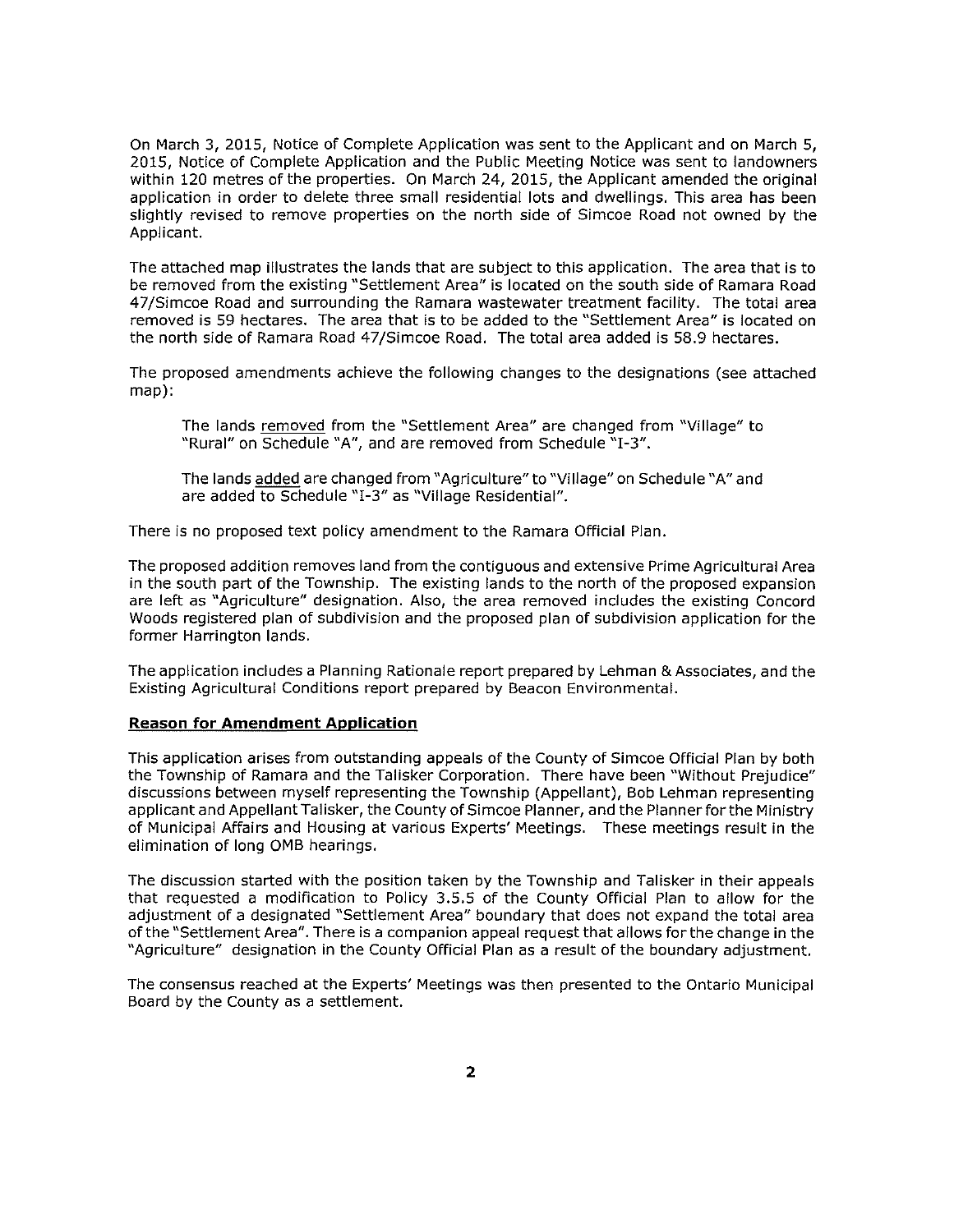The Ontario Municipal Board at a settlement hearing on October 24, 2014 agreed to the modifications to part of the County Official Plan that deals with Settlements. The Board approved Policy 3.5.5, as adopted by the County, with the clarification that the Township of Ramara and Talisker"have the right to request additional language/clarification in a subsequent paragraph to Policy 3.5.5." The Board's Order on this matter was issued on February 19, 2015.

At a settlement hearing held on December 8, 2014, the Board agreed to modify and approve part of Schedule 5.1 (Land Use Designations) of the County Official Plan. As a result of the outstanding appeals by the Township of Ramara and Talisker, and the agreement of the County of Simcoe and the Ministry of Municipal Affairs and Housing, the adopted Lagoon City Settlement Area boundary on Schedule 5.1 is withheld from approval until further agreement is reached between the parties. The Board's Order on this matter was issued on February 19, 2015.

If Council of the Township adopts the proposed amendment to the Ramara Official Plan and it is then submitted to the County as the approval authority, then the County, the Ministry, the Township and Talisker will request the Ontario Municipal Board to modify Schedule 5.1 in the County Official Plan to reflect the proposed Township boundary adjustment without further discussion. The "Agriculture" designation will be changed to "Settlement". The matter is still before the Board and should be settled accordingly without a full hearing.

At its meeting held on June 10, 2013, Township Council endorsed the principle of a "Settlement Area" boundary adjustment for Lagoon City. The latest Pre-Consultation meeting with the Township was held on February 10, 2015.

#### **Public Meeting**

On April 13, 2015, Council held a Public Meeting to hear public comments. The meeting was well attended and there were mostly positive responses and questions. Mr. Donald R. MacDonald expressed opposition to the proposed amendment. Mr. MacDonald made a written submission following the Public Meeting.

The positive comments supporting development on the Talisker lands expressed an interest in the type of development and also favouring development as a benefit to the Township. There was a suggestion that this is an opportunity to provide a second access to the built up area in Lagoon City. It was explained to the public that a future secondary plan for Lagoon City will set out the development pattern based on further studies by the applicant.

Mr. MacDonald stated that the development is an "intrusion into productive agricultural land". There are other lands in Brechin and near Fern Resort that are vailable for development.

The land area to be added to the settlement area is in the order of 59 hectares. The land has a history of agricultural use. The land itself is rated as prime agricultural within the designated agricultural area. In the Ramara Official Plan, the total designated Agriculture area is in the order of 109 square kilometres or roughly 10,900 hectares (27,000 acres). According to the Growth Plan for the Greater Golden Horseshoe and the County of Simcoe Official Plan, the Township will not be able to expand any of its existing Settlement Areas into the Agriculture Area.

Another benefit of this land transfer is that the area to the south of County Road 47/Simcoe Road will be preserved for its natural area character and is of benefit to the protection of the Lake Simcoe watershed.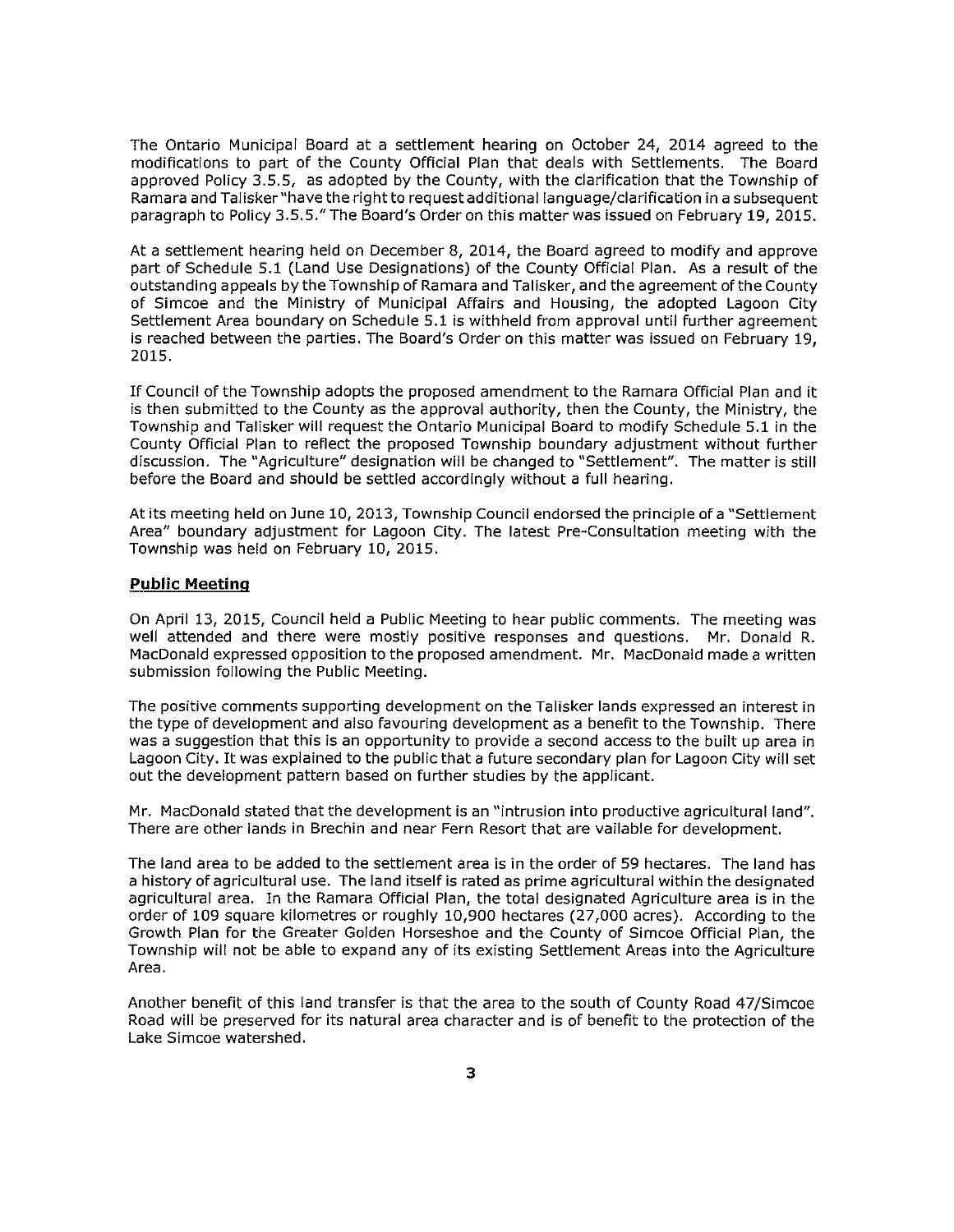In my opinion, sustaining the agriculture character of the Township is balanced against the opportunity to provide an innovative addition to the settlement area.

### **Further Township Official Plan Amendment**

When the boundary adjustment is finalized, it is expected that Talisker will request the Township to prepare and approve a secondary plan for the Lagoon City Settlement Area as an official plan amendment. This will deal with the details of proposed future Talisker development in Lagoon City and the lands that are removed from the "Settlement Area".

It is anticipated that Talisker will fund the cost of the secondary plan process and the support technical studies.

#### **Comments Received from the Township Circulation**

Manager of Building & Planning Services No concerns.

Fire Department No concerns.

Manager of Public Works No concerns.

Simcoe County District School Board No objection. They would like to be involved in the preparation of the Secondary Plan.

#### Simcoe Muskoka Catholic District School Board

No objection. Interested in knowing number of units and timing of development, and how development is to be marketed. Would like to know the demographic of the population.

#### Lake Simcoe Region Conservation Authority

The Conservation Authority understands that the lands to be removed from the Village designation on the south side is characterized with natural heritage features. The lands to be added to the Village contain some natural heritage features and are environmental constraints. From an environmental perspective, the change to the "Settlement Area" boundary "could result in a positive environmental consequence."

The Conservation Authority would like to have the existing registered Concord Woods subdivision and the existing Harrington subdivision application removed. They also would like to put these natural areas into a "Natural Area Protection" deSignation in the Official Plan.

The Conservation Authority supports the proposed alteration of the Lagoon City Settlement Area boundary.

#### County of Simcoe Planning

The Director of Planning, Development and Tourism submits that the proposed amendment is "Premature in the absence of sufficient justification and additional technical information." The Director puts forward a series of questions that need clarification.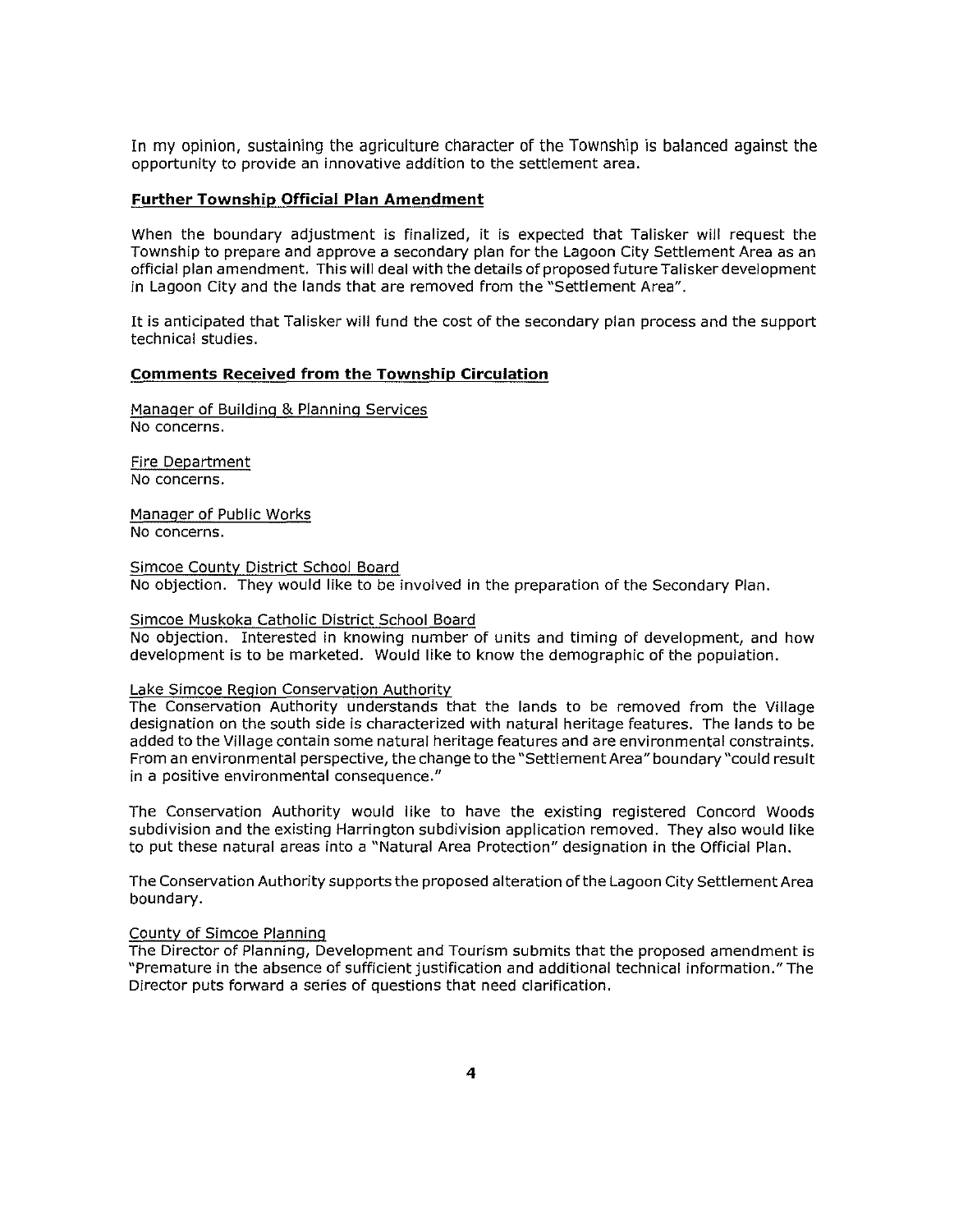#### **Official Plan Amendment No. 17**

The purpose of this Amendment is to: (a) amend Schedule "A", Land Use Plan by redesignating the subject lands on the south side of Ramara Road 47/Simcoe Road and in the area surrounding the Lagoon City Wastewater Treatment Plant from "Village" to "Rural"; b) amend Schedule "1-3" Interim Secondary Plan Lagoon City Village, by adding the "Village Residential" designation on the north side of Ramara Road 47/Simcoe Road and removing the "Village Residential" designation from the lands on the south side of Ramara 47/Simcoe Road and surrounding the Treatment Plant.

The Ramara Official Plan contains Special Policy 10.3.2 for the Interim Lagoon City Secondary Plan. These policies apply to the original Lagoon City subdivisions and not to the new area. Policy 4.1.3 Provides for Secondary Plans for Settlement Areas. The Lagoon City Secondary Plan, as adjusted by Amendment No. 17 will be adopted as an amendment to the Ramara Official Plan. Comprehensive studies will be required to support the Lagoon City Secondary Plan for the entire "Settlement Area".

In proposed Amendment No. 17, there is no need to add any text policies. The future amendment to the Ramara Official Plan will include amendments to the land use designations for the proposed lands that are to be removed from the Village.

It is anticipated that the County of Simcoe will approve Amendment No 17, as adopted and that the Ontario Municipal Board will modify and approve Schedule 5.1 of the County Official Plan. Then the Township will be in a position to enact a bylaw under the Planning Act to deem that the Concord Woods plan of subdivision is not a registered plan of subdivision for purposes of section 50(3), and that the existing Harrington plan of subdivision application file will be closed by the Township.

Mark L. Dorfman, F.C.J.P., R.P.P.